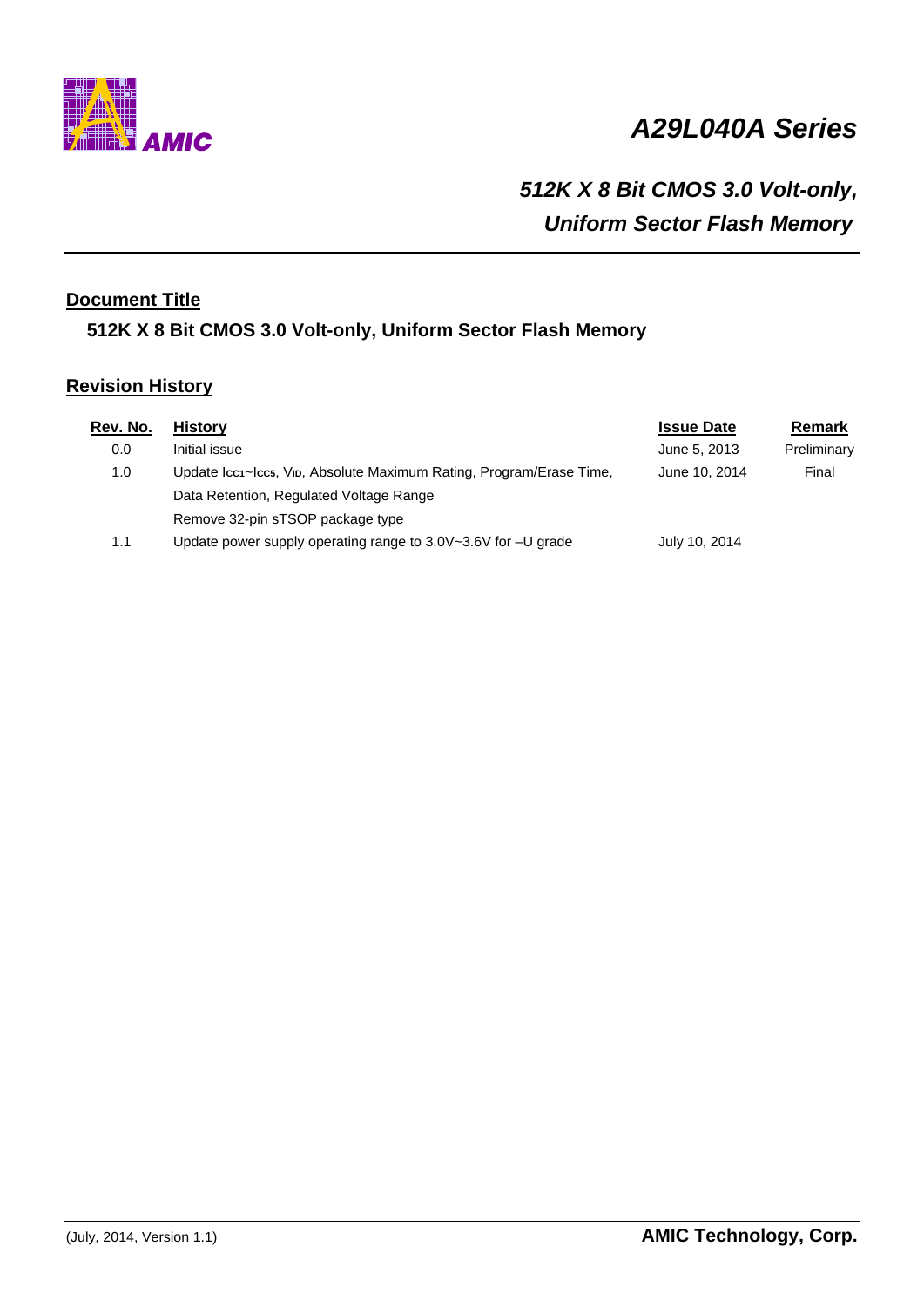

# *A29L040A Series*

# *512K X 8 Bit CMOS 3.0 Volt-only, Uniform Sector Flash Memory*

#### **Features**

- Single power supply operation
	- 2.7 to 3.6 volt for  $0^{\circ}$ C ~ +70 $^{\circ}$ C
	- $-3.0$  to 3.6 volt for  $-40^{\circ}$ C  $\sim +85^{\circ}$ C (-U)
- Access times:
- 70ns (max.)
- Current:
	- 15mA typical active read current
	- 30mA typical program/erase current
	- 3μA typical CMOS standby current
- Flexible sector architecture
	- 8 uniform sectors of 64 Kbyte each
	- Any combination of sectors can be erased
	- Supports full chip erase
	- Sector protection:

A hardware method of protecting sectors to prevent any inadvertent program or erase operations within that sector

- Embedded Erase Algorithms
	- Embedded Erase algorithm will automatically erase the entire chip or any combination of designated sectors and verify the erased sectors

## **General Description**

The A29L040A is a 3.0 volt-only Flash memory organized as 524,288 bytes of 8 bits each. The 512 Kbytes of data are further divided into eight sectors of 64 Kbytes each for flexible sector erase capability. The 8 bits of data appear on I/O**0** - I/O**7** while the addresses are input on A0 to A18. The A29L040A is offered in 32-pin DIP, PLCC, TSOP (8mm x 20mm) packages. This device is designed to be programmed in-system with the standard system 3.0 volt VCC supply. Additional 12.0 volt VPP is not required for in-system write or erase operations. However, the A29L040A can also be programmed in standard EPROM programmers.

The A29L040A has a second toggle bit, I/O**2**, to indicate whether the addressed sector is being selected for erase, and also offers the ability to program in the Erase Suspend mode. The standard A29L040A offers access times of 70ns, allowing high-speed microprocessors to operate without wait states. To eliminate bus contention the device has separate chip enable ( $\overline{CE}$ ), write enable ( $\overline{WE}$ ) and output enable

#### (OE ) controls.

The device requires only a single 3.0 volt power supply for both read and write functions. Internally generated and regulated voltages are provided for the program and erase operations.

The A29L040A is entirely software command set compatible with the JEDEC single-power-supply Flash standard. Commands are written to the command register using standard microprocessor write timings. Register contents serve as input to an internal state-machine that controls the erase and programming circuitry. Write cycles also internally

- Embedded Program algorithm automatically writes and verifies bytes at specified addresses
- Minimum 100,000 program/erase cycles per sector
- 20-year data retention at 125°C
	- Reliable operation for the life of the system
- Compatible with JEDEC-standards
	- Pinout and software compatible with single-powersupply Flash memory standard
	- Superior inadvertent write protection
- Data Polling and toggle bits - Provides a software method of detecting completion of program or erase operations
- Erase Suspend/Erase Resume
	- Suspends a sector erase operation to read data from, or program data to, a non-erasing sector, then resumes the erase operation
- Package options
	- 32-pin DIP, PLCC, TSOP (8mm x 20mm)
	- All Pb-free (Lead-free) products are RoHS2.0 compliant

latch addresses and data needed for the programming and erase operations. Reading data out of the device is similar to reading from other Flash or EPROM devices.

Device programming occurs by writing the proper program command sequence. This initiates the Embedded Program algorithm - an internal algorithm that automatically times the program pulse widths and verifies proper program margin.

Device erasure occurs by executing the proper erase command sequence. This initiates the Embedded Erase algorithm - an internal algorithm that automatically preprograms the array (if it is not already programmed) before executing the erase operation. During erase, the device automatically times the erase pulse widths and verifies proper erase margin.

The host system can detect whether a program or erase operation is complete by reading the I/O**7** (Data Polling) and I/O**6** (toggle) status bits. After a program or erase cycle has been completed, the device is ready to read array data or accept another command.

The sector erase architecture allows memory sectors to be erased and reprogrammed without affecting the data contents of other sectors. The A29L040A is fully erased when shipped from the factory.

The hardware sector protection feature disables operations for both program and erase in any combination of the sectors of memory. This can be achieved via programming equipment.

The Erase Suspend feature enables the user to put erase on hold for any period of time to read data from, or program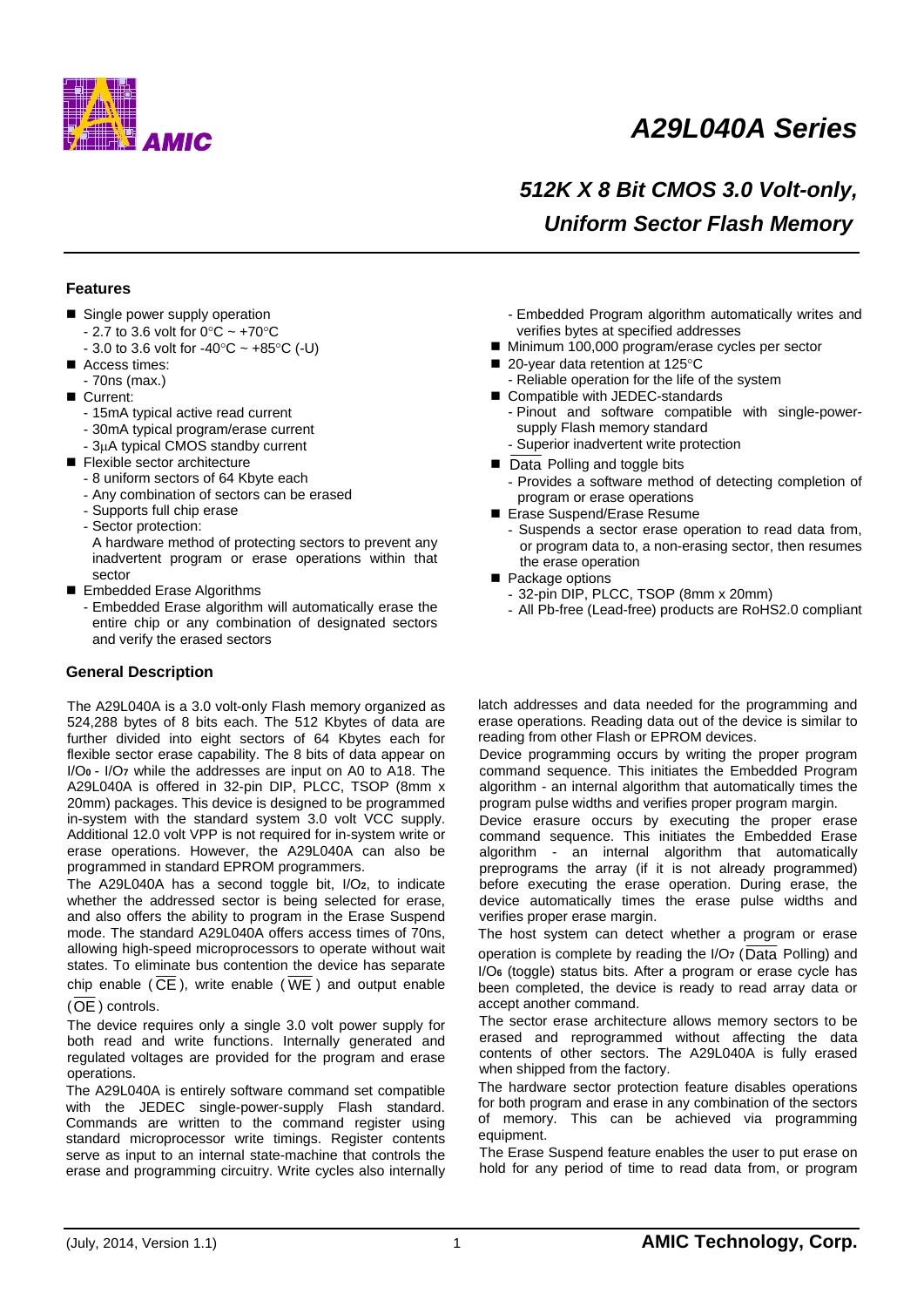

Power consumption is greatly reduced when the device is

placed in the standby mode.

data to, any other sector that is not selected for erasure. True background erase can thus be achieved.

## **Pin Configurations**

 **DIP PLCC**   $\Box$  vcc A<sub>18</sub> [ 1 32 A16 A18 g<br>및 보 호 A12 A15 A<sub>16</sub> $\Gamma$ 2 31 WE ┍ ┍ ПГ A15 $\Gamma$  $\neg$  A17 3 30  $\sigma$  $\sim$ 32 31 30 4 $\overline{\phantom{0}}$ A<sub>12</sub> $\Gamma$ 4 29  $\bigcap$  A<sub>14</sub> 5 A7 [ 29  $7A14$ 28  $\Box$  A13 A7 5 ſ 6 28  $\Box$  A13  $AG$ A6  $\Gamma$ 6 27  $\Box$  A8 **A29L040A A29L040A** 7  $\Box$  A8 A5  $\Box$ 27 A5 $\Box$ 7 26  $\Box$  A9  $A4$ 8  $\sqsupset$  A9 26  $A4$ 8  $\Box$  A11 25 **A29L040AL** 9  $\Box$  A11 A3 $\square$ 25  $\overline{\mathsf{D}}$  oe  $A3$ 9 24  $\Box$   $\overline{OE}$  $A2$ 10 24 A2  $\Gamma$ 10 23  $\bigcap$  A10  $\Box$  A10 11 23 A1 $\square$ 11 22  $\neg$  CE A1 Г 12  $\Box$  CE  $AO$ 22 I/O**<sup>7</sup>** A0 Г 12 21 I/O**<sup>0</sup>** 21 13 I/O**<sup>7</sup>** I/O**<sup>0</sup>** 20 I/O**<sup>6</sup>** 13  $\overline{4}$ 19 <u>ର</u> 15 16 17 18 I/O**<sup>1</sup>** 14 19 I/O**<sup>5</sup>** 0000000 I/O**<sup>4</sup>** I/O**<sup>2</sup>** 18  $\Gamma$ 15  $\bar{\varphi}$   $\bar{\varphi}$   $\bar{\varphi}$   $\bar{\varphi}$   $\bar{\varphi}$   $\bar{\varphi}$   $\bar{\varphi}$  $VSS$  16 17 1/O<sub>3</sub> 16 **32-pin TSOP (8mm X 20mm)**  32  $A11 \Box 1$   $\bigcirc$ 1  $A9 \Box$ 2 31 A10  $A8 \equiv$ 3 30 CE A13 $\square$ 4 I/O**<sup>7</sup>** 29 A14 $\square$ 5 I/O**<sup>6</sup>** 28 6 27 I/O**<sup>5</sup>** A17 I/O**<sup>4</sup>** 7 WE 26  $VCC \sqsubset$ I/O**<sup>3</sup>** 8 **A29L040AV** 25  $A18 \square$ 9 24 VSS  $\vert$  10  $\frac{27}{23}$ A16 I/O**<sup>2</sup>** 11  $\frac{1}{22}$  $\equiv$ I/O<sub>1</sub> A15 12  $\overline{21}$ I/O**<sup>0</sup>** A12  $A7 \Box$ 13 20 A0 A6 $\sqsubset$ 14 19 A1 A5 $\Box$ 15 18 A2 A4 $\sqsubset$ 16  $17$   $\Box$  A3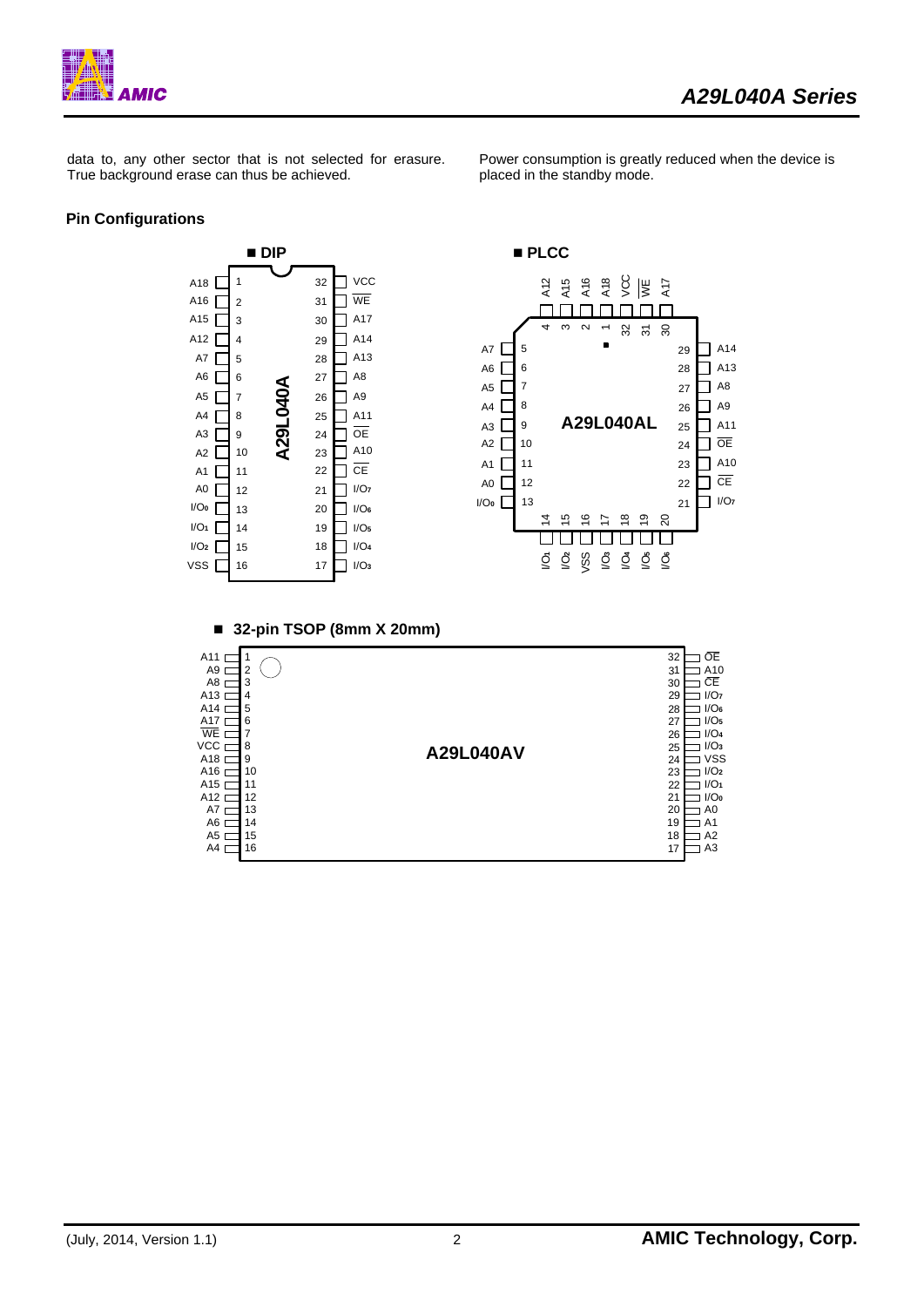

# **Block Diagram**



# **Pin Descriptions**

| Pin No.         | <b>Description</b>   |
|-----------------|----------------------|
| $AO - A18$      | Address Inputs       |
| $I/O0 - I/O7$   | Data Inputs/Outputs  |
| <b>CE</b>       | Chip Enable          |
| <b>WE</b>       | <b>Write Enable</b>  |
| $\overline{OE}$ | <b>Output Enable</b> |
| <b>VSS</b>      | Ground               |
| VCC             | Power Supply         |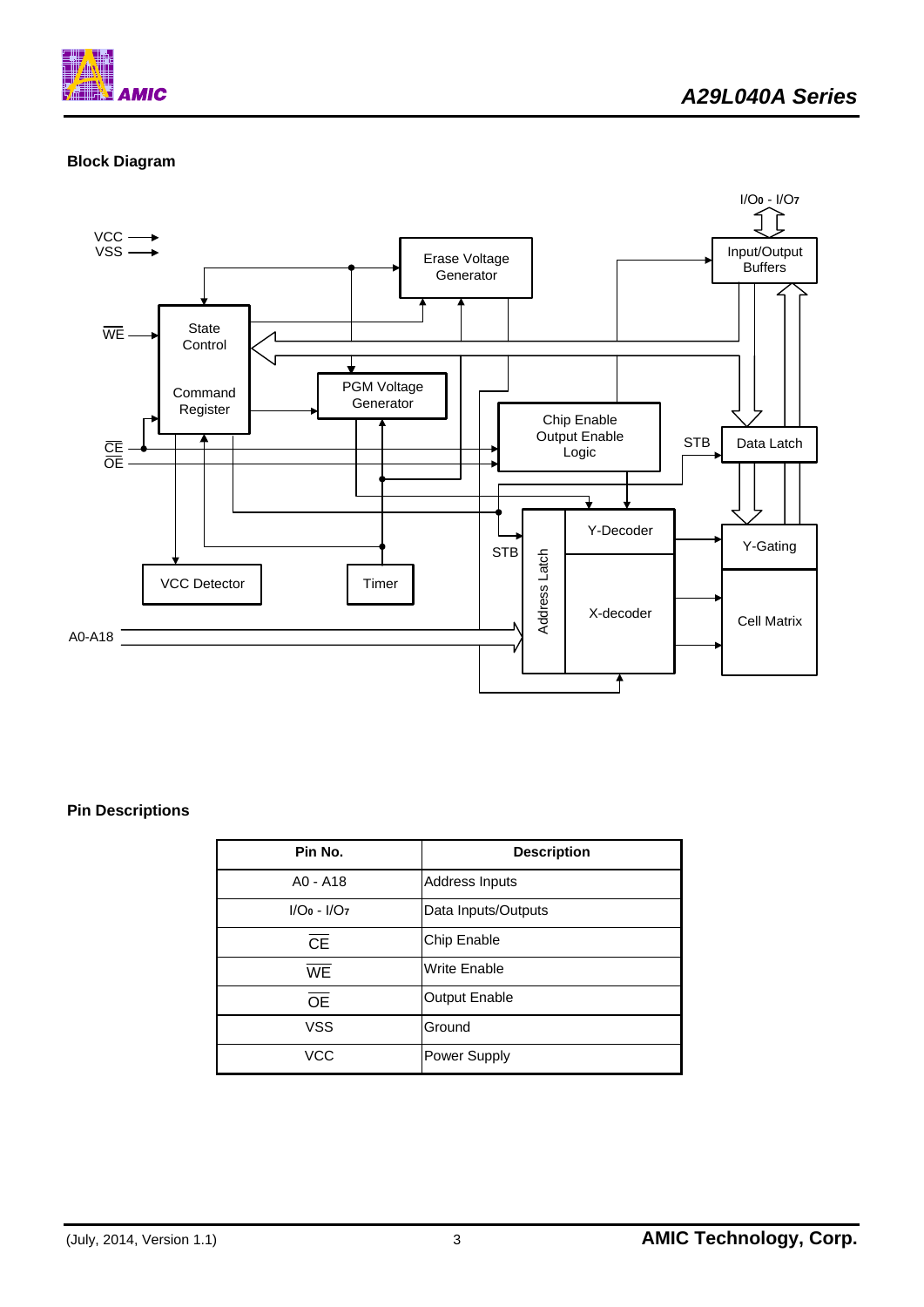

### **Absolute Maximum Ratings\***

| Storage Temperature Plastic Packages  0°C to +70°C   |  |
|------------------------------------------------------|--|
|                                                      |  |
| Ambient Temperature with Power Applied  0°C to +70°C |  |
|                                                      |  |
| Voltage with Respect to Ground                       |  |
|                                                      |  |
|                                                      |  |
|                                                      |  |
| Output Short Circuit Current (Note 3)  200mA         |  |

#### **Notes:**

- 1. Minimum DC voltage on input or I/O pins is -0.5V. During voltage transitions, input or I/O pins may undershoot VSS to -2.0V for periods of up to 20ns. Maximum DC voltage on input and I/O pins is VCC + 0.2V. During voltage transitions, input or I/O pins may overshoot to VCC + 2.0V for periods up to 20ns.
- 2. Minimum DC input voltage on A9 and  $\overline{OE}$  is -0.5V. During voltage transitions, A9 and  $\overline{OE}$  may overshoot VSS to -2.0V for periods of up to 20ns. Maximum DC input voltage on A9 is +11.5V which may overshoot to 12.5V for periods up to 20ns.
- 3. No more than one output is shorted at a time. Duration of the short circuit should not be greater than one second.

#### **Device Bus Operations**

This section describes the requirements and use of the device bus operations, which are initiated through the internal command register. The command register itself does not occupy any addressable memory location. The register is composed of latches that store the commands, along with the address and data information needed to execute the

#### **\*Comments**

Stresses above those listed under "Absolute Maximum Ratings" may cause permanent damage to this device. These are stress ratings only. Functional operation of this device at these or any other conditions above those indicated in the operational sections of these specification is not implied or intended. Exposure to the absolute maximum rating conditions for extended periods may affect device reliability.

#### **Operating Ranges**

#### **Commercial (C) Devices**

Ambient Temperature (T**A**) ……………………… 0°C to +70°C

#### **Extended Range Devices**

Ambient Temperature (T**A**) ………………….... -40°C to +85°C

#### **VCC Supply Voltages**

| VCC for -40 $\degree$ C ~ +85 $\degree$ C (-U series)  +3.0V to +3.6V |  |
|-----------------------------------------------------------------------|--|

Operating ranges define those limits between which the functionally of the device is guaranteed.

command. The contents of the register serve as inputs to the internal state machine. The state machine outputs dictate the function of the device. The appropriate device bus operations table lists the inputs and control levels required, and the resulting output. The following subsections describe each of these operations in further detail.

| <b>Operation</b>    | CE             | <b>OE</b> | <b>WE</b> | $AO - A18$       | $I/O0 - I/O7$          |
|---------------------|----------------|-----------|-----------|------------------|------------------------|
| Read                |                |           | Н         | Ain              | Dout                   |
| Write               |                | H         |           | Ain              | <b>D</b> <sub>IN</sub> |
| <b>CMOS Standby</b> | $VCC \pm 0.3V$ | Х         | Х         | х                | High-Z                 |
| <b>TTL Standby</b>  | H              | X         | Χ         | Χ                | High-Z                 |
| Output Disable      |                | н         | H         | $\check{ }$<br>⋏ | High-Z                 |

**Table 1. A29L040A Device Bus Operations** 

Legend:

L = Logic Low = V**IL**, H = Logic High = V**IH**, V**ID** = 10.5 ± 1.0V, X = Don't Care, D**IN** = Data In, D**OUT** = Data Out, A**IN** = Address In Note: See the "Sector Protection/Unprotection" section, for more information.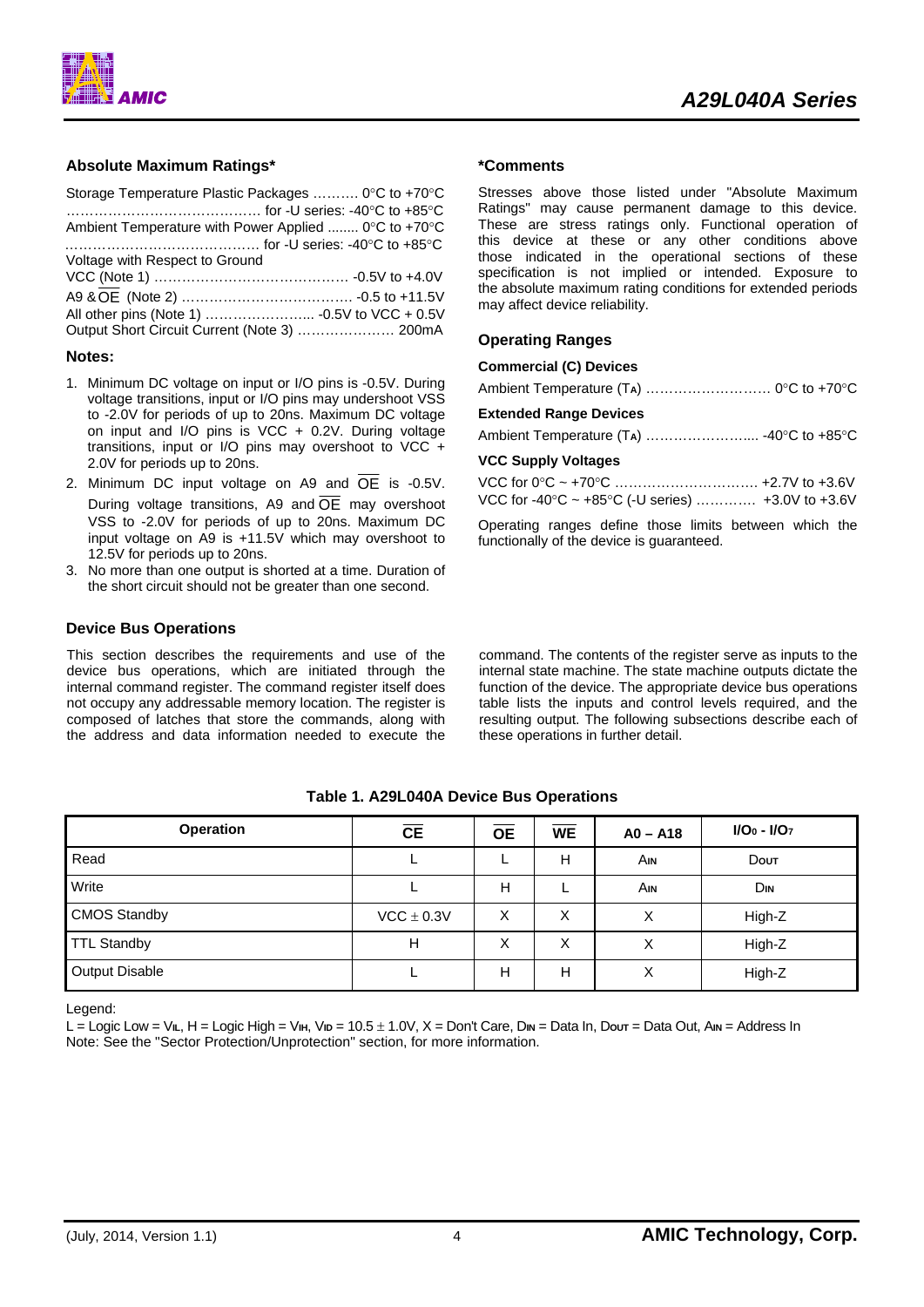

#### **Requirements for Reading Array Data**

To read array data from the outputs, the system must drive the CE and OE pins to V**IL**. CE is the power control and selects the device.  $\overline{OE}$  is the output control and gates array data to the output pins.  $\overline{WE}$  should remain at V<sub>IH</sub> all the time during read operation. The internal state machine is set for reading array data upon device power-up, or after a hardware reset. This ensures that no spurious alteration of the memory content occurs during the power transition. No command is necessary in this mode to obtain array data. Standard microprocessor read cycles that assert valid addresses on the device address inputs produce valid data on the device data outputs. The device remains enabled for read access until the command register contents are altered. See "Reading Array Data" for more information. Refer to the AC Read Operations table for timing specifications and to the Read Operations Timings diagram for the timing waveforms, l**CC1** in the DC Characteristics table represents the active current specification for reading array data.

#### **Writing Commands/Command Sequences**

To write a command or command sequence (which includes programming data to the device and erasing sectors of memory), the system must drive WE and CE to V**IL**, and OE to V**IH**. An erase operation can erase one sector, multiple sectors, or the entire device. The Sector Address Tables indicate the address range that each sector occupies. A "sector address" consists of the address inputs required to uniquely select a sector. See the "Command Definitions" section for details on erasing a sector or the entire chip, or suspending/resuming the erase operation.

After the system writes the autoselect command sequence, the device enters the autoselect mode. The system can then read autoselect codes from the internal register (which is separate from the memory array) on I/O**7** - I/O**0**. Standard read cycle timings apply in this mode. Refer to the "Autoselect Mode" and "Autoselect Command Sequence" sections for more information.

I**CC2** in the Characteristics table represents the active current specification for the write mode. The "AC Characteristics" section contains timing specification tables and timing diagrams for write operations.

#### **Program and Erase Operation Status**

During an erase or program operation, the system may check the status of the operation by reading the status bits on I/O<sub>7</sub> - I/O<sub>0</sub>. Standard read cycle timings and Icc read specifications apply. Refer to "Write Operation Status" for more information, and to each AC Characteristics section for timing diagrams.

#### **Standby Mode**

When the system is not reading or writing to the device, it can place the device in the standby mode. In this mode, current consumption is greatly reduced, and the outputs are placed in the high impedance state, independent of the  $\overline{OE}$ input.

The device enters the CMOS standby mode when the  $\overline{\text{CE}}$ pin is held at  $VCC \pm 0.3V$ . (Note that this is a more restricted voltage range than V**IH**.) The device enters the TTL standby mode when CE is held at V**IH**. The device requires the standard access time (tce) before it is ready to read data.

If the device is deselected during erasure or programming, the device draws active current until the operation is completed.

Icc<sub>3</sub> in the DC Characteristics tables represents the standby current specification.

#### **Output Disable Mode**

When the  $\overline{OE}$  input is at V<sub>IH</sub>, output from the device is disabled. The output pins are placed in the high impedance state.

| <b>Sector</b>   | A18 | A17 | A16 | <b>Address Range</b> |
|-----------------|-----|-----|-----|----------------------|
| SA <sub>0</sub> |     |     |     | 00000h - 0FFFFh      |
| SA <sub>1</sub> |     |     |     | 10000h - 1FFFFh      |
| SA <sub>2</sub> |     |     |     | 20000h - 2FFFFh      |
| SA <sub>3</sub> |     |     |     | 30000h - 3FFFFh      |
| SA4             |     |     |     | 40000h - 4FFFFh      |
| SA <sub>5</sub> |     |     |     | 50000h - 5FFFFh      |
| SA <sub>6</sub> |     |     |     | 60000h - 6FFFFh      |
| SA7             |     |     |     | 70000h - 7FFFFh      |

### **Table 2. Sector Addresses Table**

Note: All sectors are 64 Kbytes in size.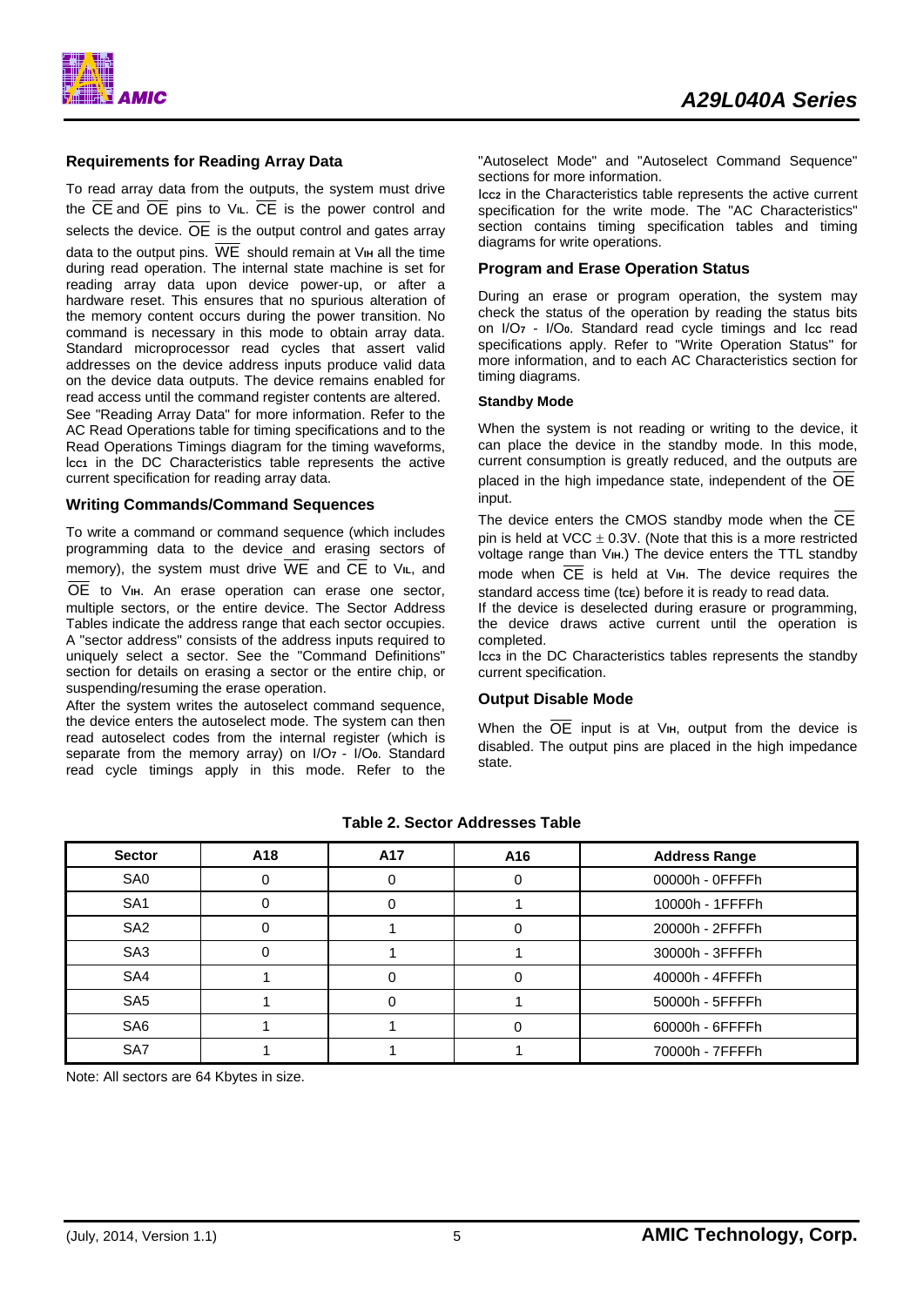

#### **Autoselect Mode**

The autoselect mode provides manufacturer and device identification, and sector protection verification, through identifier codes output on I/O**7** - I/O**0**. This mode is primarily intended for programming equipment to automatically match a device to be programmed with its corresponding programming algorithm. However, the autoselect codes can also be accessed in-system through the command register.

When using programming equipment, the autoselect mode requires V**ID** (9.5V to 11.5V) on address pinA9. Address pins A6, A1, and AO must be as shown in Autoselect Codes (High Voltage Method) table. In addition, when verifying sector protection, the sector address must appear on the

appropriate highest order address bits. Refer to the corresponding Sector Address Tables. The Command Definitions table shows the remaining address bits that are don't care. When all necessary bits have been set as required, the programming equipment may then read the corresponding identifier code on I/O**7** - I/O**0**.To access the autoselect codes in-system, the host system can issue the autoselect command via the command register, as shown in the Command Definitions table. This method does not require V**ID**. See "Command Definitions" for details on using the autoselect mode.

| <b>Description</b>       | A18 - A16 | A15 - A10 | A <sub>9</sub> | A8 - A7 | A6  | A5 - A2 | A <sub>1</sub> | <b>AO</b> | <b>Identifier Code on</b><br>$I/O_7 - I/O_0$ |
|--------------------------|-----------|-----------|----------------|---------|-----|---------|----------------|-----------|----------------------------------------------|
| Manufacturer ID: AMIC    | Χ         | X         | Vıd            | X       | VIL | X       | VIL            | VIL       | 37h                                          |
| Device ID: A29L040A      | Χ         | X         | Vıd            | Χ       | Vil | Χ       | Vıl            | Vін       | 92h                                          |
| <b>Sector Protection</b> | Sector    | X         | Vıd            | X       | Vil | X       | Ѵш             | VIL       | 01h (protected)                              |
| Verification             | Address   |           |                |         |     |         |                |           | 00h (unprotected)                            |
| Continuation ID          | Χ         | Χ         | Vıd            | X       | Vil | Χ       | Vıн            | Vıн       | 7Fh                                          |

**Table 3. A29L040A Autoselect Codes (High Voltage Method)** 

#### **Sector Protection/Unprotection**

The hardware sector protection feature disables both program and erase operations in any sector. The hardware sector unprotection feature re-enables both program and erase operations in previously protected sectors.

Sector protection/unprotection must be implemented using programming equipment. The procedure requires a high voltage (V<sub>ID</sub>) on address pin A9 and the control pins.

The device is shipped with all sectors unprotected.

It is possible to determine whether a sector is protected or unprotected. See "Autoselect Mode" for details.

## **Hardware Data Protection**

The requirement of command unlocking sequence for programming or erasing provides data protection against inadvertent writes (refer to the Command Definitions table). In addition, the following hardware data protection measures prevent accidental erasure or programming, which might otherwise be caused by spurious system level signals during VCC power-up transitions, or from system noise. The device is powered up to read array data to avoid accidentally writing data to the array.

## **Write Pulse "Glitch" Protection**

Noise pulses of less than 5ns (typical) on  $\overline{OE}$ ,  $\overline{CE}$  or  $\overline{WE}$ do not initiate a write cycle.

#### **Logical Inhibit**

Write cycles are inhibited by holding any one of OE =V**IL**,  $\overline{CE}$  = V<sub>IH</sub> or  $\overline{WE}$  = V<sub>IH</sub>. To initiate a write cycle,  $\overline{CE}$  and  $\overline{\text{WE}}$  must be a logical zero while  $\overline{\text{OE}}$  is a logical one.

## **Power-Up Write Inhibit**

If  $\overline{WE} = \overline{CE} = \overline{V_{IL}}$  and  $\overline{OE} = \overline{V_{IH}}$  during power up, the device does not accept commands on the rising edge of WE . The internal state machine is automatically reset to reading array data on the initial power-up.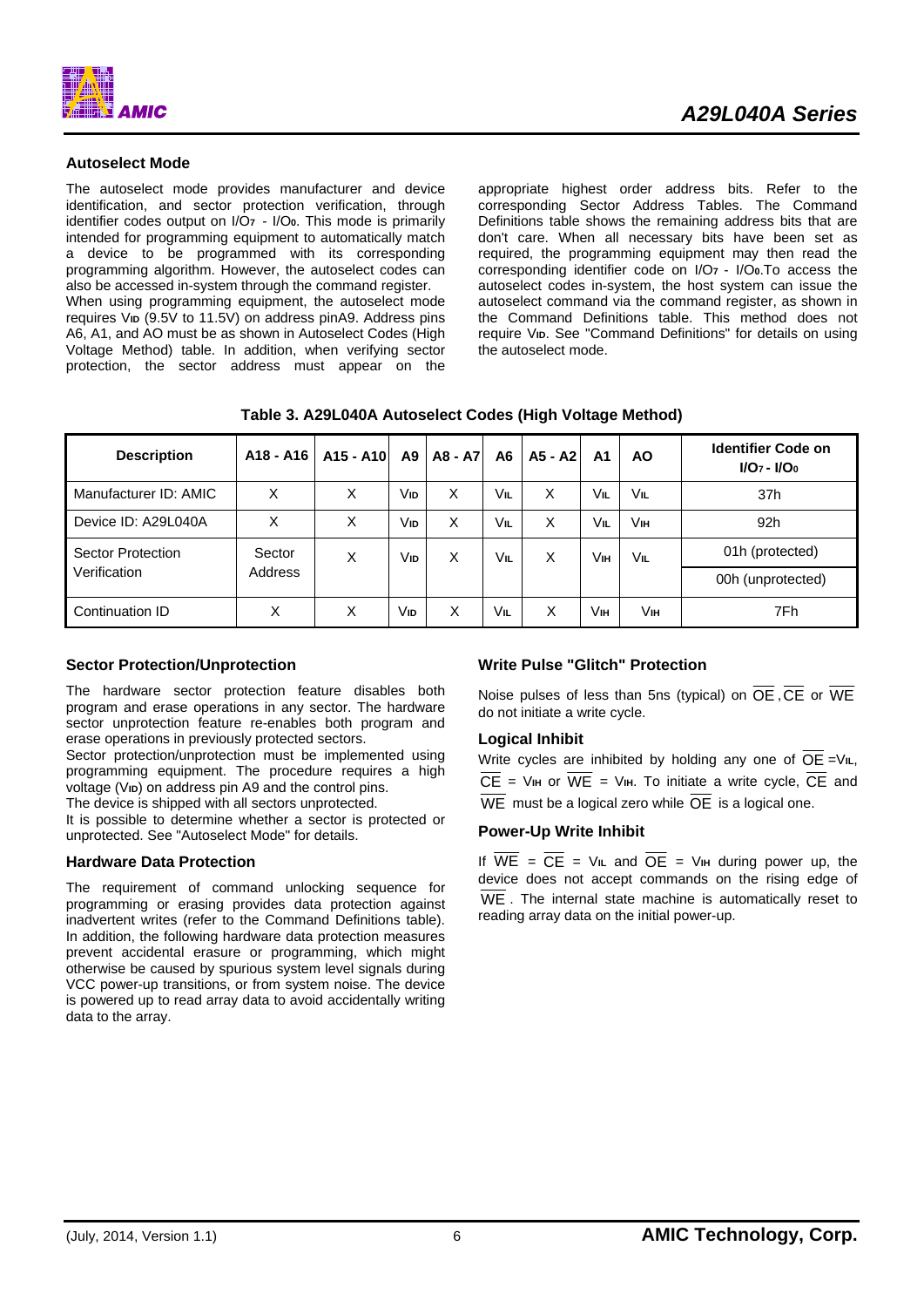

#### **Command Definitions**

Writing specific address and data commands or sequences into the command register initiates device operations. The Command Definitions table defines the valid register command sequences. Writing incorrect address and data values or writing them in the improper sequence resets the device to reading array data.

All addresses are latched on the falling edge of  $\overline{WE}$  or  $\overline{CE}$ , whichever happens later. All data is latched on the rising edge of  $\overline{\text{VE}}$  or  $\overline{\text{CE}}$ , whichever happens first. Refer to the appropriate timing diagrams in the "AC Characteristics" section.

#### **Reading Array Data**

The device is automatically set to reading array data after device power-up. No commands are required to retrieve data. The device is also ready to read array data after completing an Embedded Program or Embedded Erase algorithm. After the device accepts an Erase Suspend command, the device enters the Erase Suspend mode. The system can read array data using the standard read timings, except that if it reads at an address within erase-suspended sectors, the device outputs status data. After completing a programming operation in the Erase Suspend mode, the system may once again read array data with the same exception. See "Erase Suspend/Erase Resume Commands" for more information on this mode.

The system must issue the reset command to re-enable the device for reading array data if I/O**5** goes high, or while in the autoselect mode. See the "Reset Command" section, next.

See also "Requirements for Reading Array Data" in the "Device Bus Operations" section for more information. The Read Operations table provides the read parameters, and Read Operation Timings diagram shows the timing diagram.

#### **Reset Command**

Writing the reset command to the device resets the device to reading array data. Address bits are don't care for this command. The reset command may be written between the sequence cycles in an erase command sequence before erasing begins. This resets the device to reading array data. Once erasure begins, however, the device ignores reset commands until the operation is complete.

The reset command may be written between the sequence cycles in a program command sequence before programming begins. This resets the device to reading array data (also applies to programming in Erase Suspend mode). Once programming begins, however, the device ignores reset commands until the operation is complete.

The reset command may be written between the sequence cycles in an autoselect command sequence. Once in the autoselect mode, the reset command must be written to return to reading array data (also applies to autoselect during Erase Suspend).

If I/O**5** goes high during a program or erase operation, writing the reset command returns the device to reading array data (also applies during Erase Suspend).

#### **Autoselect Command Sequence**

The autoselect command sequence allows the host system to access the manufacturer and devices codes, and determine whether or not a sector is protected. The Command Definitions table shows the address and data requirements. This method is an alternative to that shown in the Autoselect Codes (High Voltage Method) table, which is intended for PROM programmers and requires V<sub>ID</sub> on address bit A9.

The autoselect command sequence is initiated by writing two unlock cycles, followed by the autoselect command. The device then enters the autoselect mode, and the system may read at any address any number of times, without initiating another command sequence.

A read cycle at address XX00h retrieves the manufacturer code and another read cycle at XX03h retrieves the continuation code. A read cycle at address XX01h returns the device code. A read cycle containing a sector address (SA) and the address 02h in returns 01h if that sector is protected, or 00h if it is unprotected. Refer to the Sector Address tables for valid sector addresses.

The system must write the reset command to exit the autoselect mode and return to reading array data.

#### **Byte Program Command Sequence**

Programming is a four-bus-cycle operation. The program command sequence is initiated by writing two unlock write cycles, followed by the program set-up command. The program address and data are written next, which in turn initiate the Embedded Program algorithm. The system is not required to provide further controls or timings. The device automatically provides internally generated program pulses and verify the programmed cell margin. The Command Definitions table shows the address and data requirements for the byte program command sequence.

When the Embedded Program algorithm is complete, the device then returns to reading array data and addresses are no longer latched. The system can determine the status of the program operation by using I/O**7** or I/O**6**. See "Write Operation Status" for information on these status bits.

Any commands written to the device during the Embedded Program Algorithm are ignored. Programming is allowed in any sequence and across sector boundaries. A bit cannot be programmed from a "0" back to a "1 ". Attempting to do so may halt the operation and set I/O**5** to "1", or cause the Data Polling algorithm to indicate the operation was successful. However, a succeeding read will show that the data is still "0". Only erase operations can convert a "0" to a "1".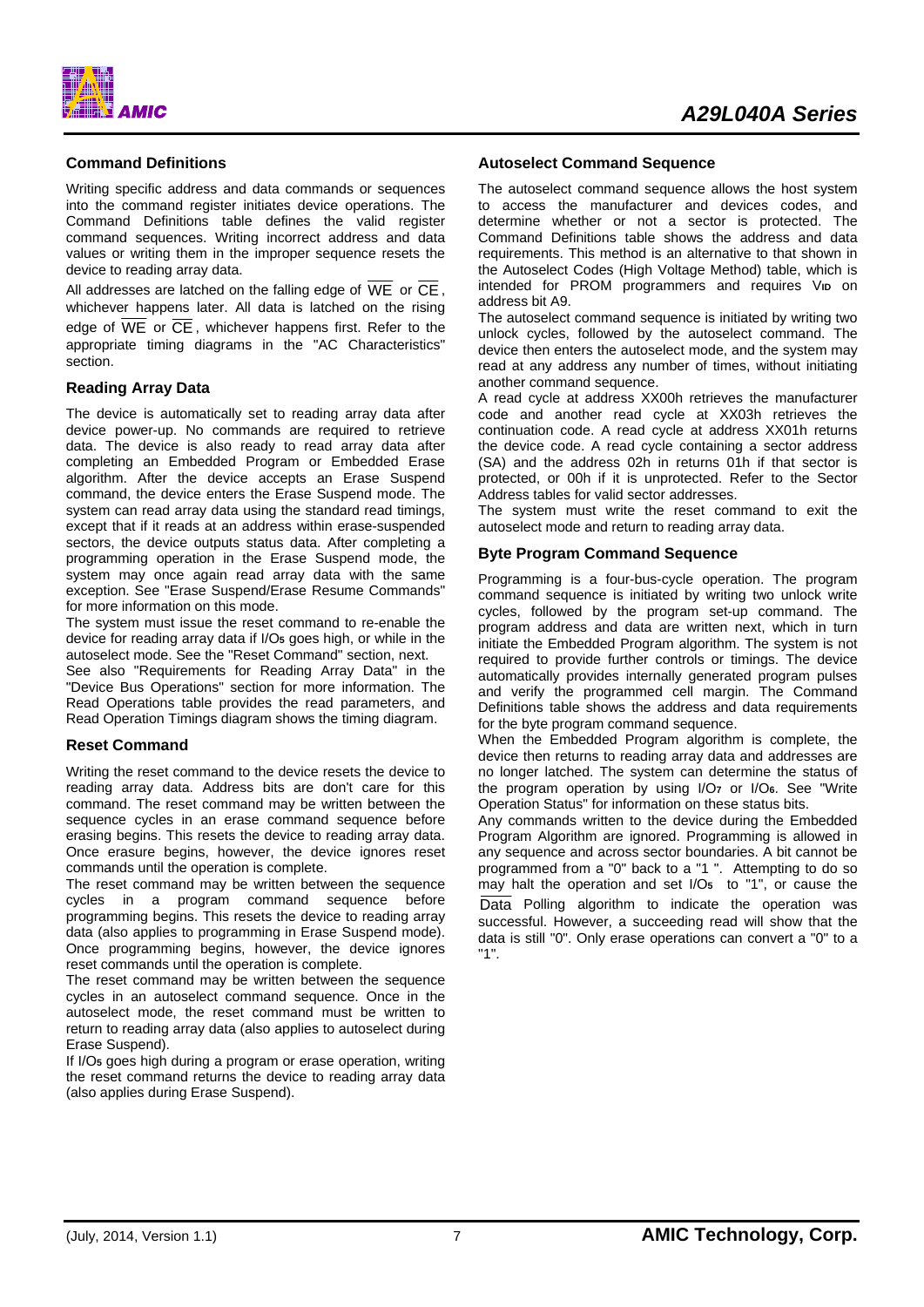





Note : See the appropriate Command Definitions table for program command sequence.

**Figure 1. Program Operation**

## **Chip Erase Command Sequence**

Chip erase is a six-bus-cycle operation. The chip erase command sequence is initiated by writing two unlock cycles, followed by a set-up command. Two additional unlock write cycles are then followed by the chip erase command, which in turn invokes the Embedded Erase algorithm. The device does not require the system to preprogram prior to erase. The Embedded Erase algorithm automatically preprograms and verifies the entire memory for an all zero data pattern prior to electrical erase. The system is not required to provide any controls or timings during these operations. The Command Definitions table shows the address and data requirements for the chip erase command sequence.

Any commands written to the chip during the Embedded Erase algorithm are ignored. The system can determine the status of the erase operation by using I/O**7**, I/O**6**, or I/O**2**. See "Write Operation Status" for information on these status bits. When the Embedded Erase algorithm is complete, the device returns to reading array data and addresses are no longer latched.

Figure 2 illustrates the algorithm for the erase operation. See the Erase/Program Operations tables in "AC Characteristics" for parameters, and to the Chip/Sector Erase Operation Timings for timing waveforms.

#### **Sector Erase Command Sequence**

Sector erase is a six-bus-cycle operation. The sector erase command sequence is initiated by writing two unlock cycles, followed by a set-up command. Two additional unlock write cycles are then followed by the address of the sector to be erased, and the sector erase command. The Command Definitions table shows the address and data requirements for the sector erase command sequence.

The device does not require the system to preprogram the memory prior to erase. The Embedded Erase algorithm automatically programs and verifies the sector for an all zero data pattern prior to electrical erase. The system is not required to provide any controls or timings during these operations.

After the command sequence is written, a sector erase timeout of 50μs begins. During the time-out period, additional sector addresses and sector erase commands may be written. Loading the sector erase buffer may be done in any sequence, and the number of sectors may be from one sector to all sectors. The time between these additional cycles must be less than 50μs, otherwise the last address and command might not be accepted, and erasure may begin. It is recommended that processor interrupts be disabled during this time to ensure all commands are accepted. The interrupts can be re-enabled after the last Sector Erase command is written. If the time between additional sector erase commands can be assumed to be less than 50μs, the system need not monitor I/O**3**. Any command other than Sector Erase or Erase Suspend during the time-out period resets the device to reading array data. The system must rewrite the command sequence and any additional sector addresses and commands.

The system can monitor I/O**3** to determine if the sector erase timer has timed out. (See the " I/O**3**: Sector Erase Timer" section.) The time-out begins from the rising edge of the final

WE pulse in the command sequence.

Once the sector erase operation has begun, only the Erase Suspend command is valid. All other commands are ignored. When the Embedded Erase algorithm is complete, the device returns to reading array data and addresses are no longer latched. The system can determine the status of the erase operation by using I/O**7**, I/O**6**, or I/O**2**. Refer to "Write Operation Status" for information on these status bits.

Figure 2 illustrates the algorithm for the erase operation. Refer to the Erase/Program Operations tables in the "AC Characteristics" section for parameters, and to the Sector Erase Operations Timing diagram for timing waveforms.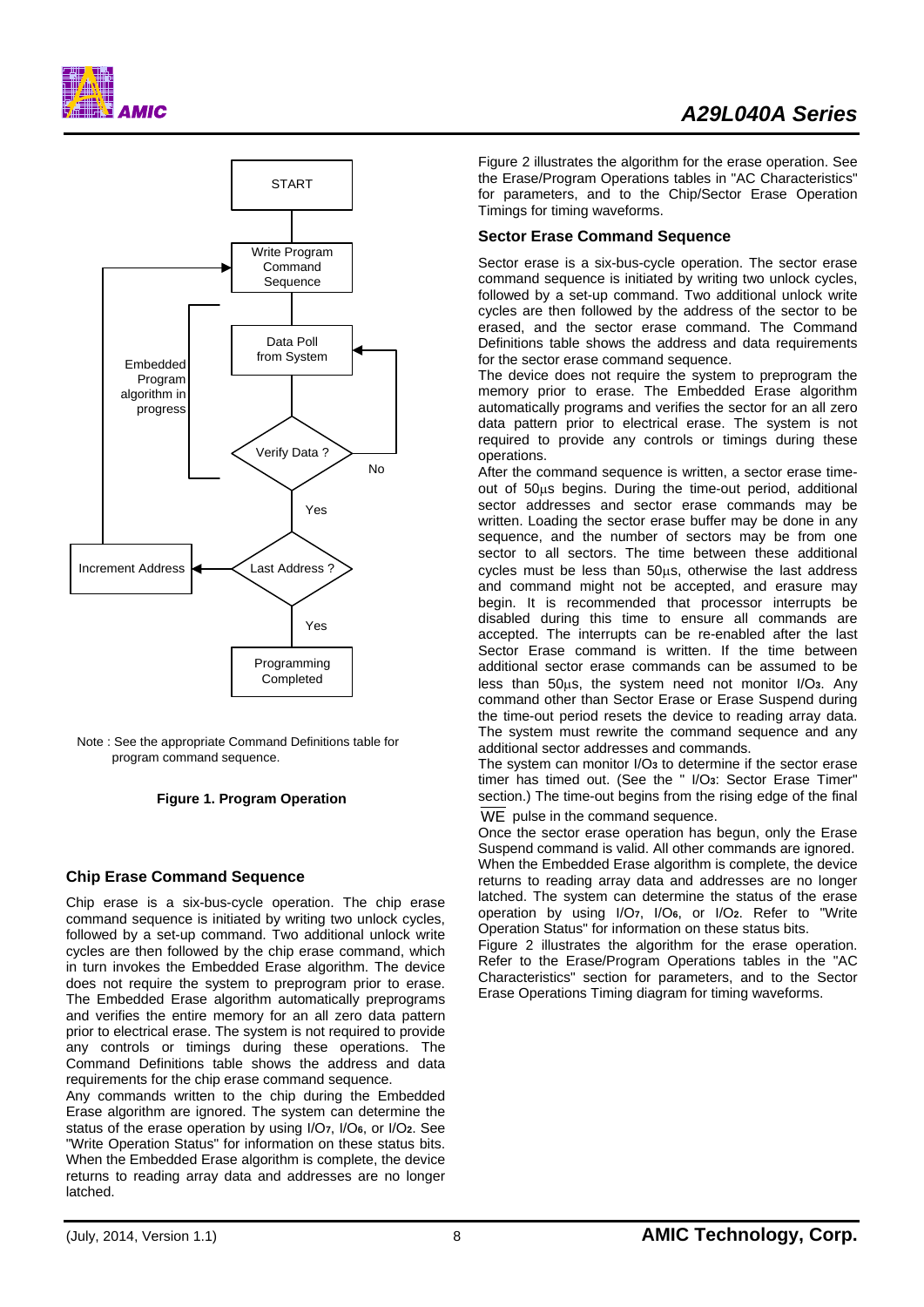



#### **Erase Suspend/Erase Resume Commands**

The Erase Suspend command allows the system to interrupt a sector erase operation and then read data from, or program data to, any sector not selected for erasure. This command is valid only during the sector erase operation, including the 50μs time-out period during the sector erase command sequence. The Erase Suspend command is ignored if written during the chip erase operation or Embedded Program algorithm. Writing the Erase Suspend command during the Sector Erase time-out immediately terminates the time-out period and suspends the erase operation. Addresses are "don't cares" when writing the Erase Suspend command.

When the Erase Suspend command is written during a sector erase operation, the device requires a maximum of 20μs to suspend the erase operation. However, when the Erase Suspend command is written during the sector erase time-out, the device immediately terminates the time-out period and suspends the erase operation.

After the erase operation has been suspended, the system can read array data from or program data to any sector not selected for erasure. (The device "erase suspends" all sectors selected for erasure.) Normal read and write timings and command definitions apply. Reading at any address within erase-suspended sectors produces status data on I/O**<sup>7</sup>** - I/O**0**. The system can use I/O**7**, or I/O**6** and I/O**2** together, to determine if a sector is actively erasing or is erasesuspended. See "Write Operation Status" for information on these status bits.

After an erase-suspended program operation is complete, the system can once again read array data within nonsuspended sectors. The system can determine the status of the program operation using the I/O**7** or I/O**6** status bits, just as in the standard program operation. See "Write Operation Status" for more information.

The system may also write the autoselect command sequence when the device is in the Erase Suspend mode. The device allows reading autoselect codes even at addresses within erasing sectors, since the codes are not stored in the memory array. When the device exits the autoselect mode, the device reverts to the Erase Suspend mode, and is ready for another valid operation. See "Autoselect Command Sequence" for more information.

The system must write the Erase Resume command (address bits are "don't care") to exit the erase suspend mode and continue the sector erase operation. Further writes of the Resume command are ignored. Another Erase Suspend command can be written after the device has resumed erasing.



Note :

1. See the appropriate Command Definitions table for erase command sequences.

2. See "I/O**3** : Sector Erase Timer" for more information.

#### **Figure 2. Erase Operation**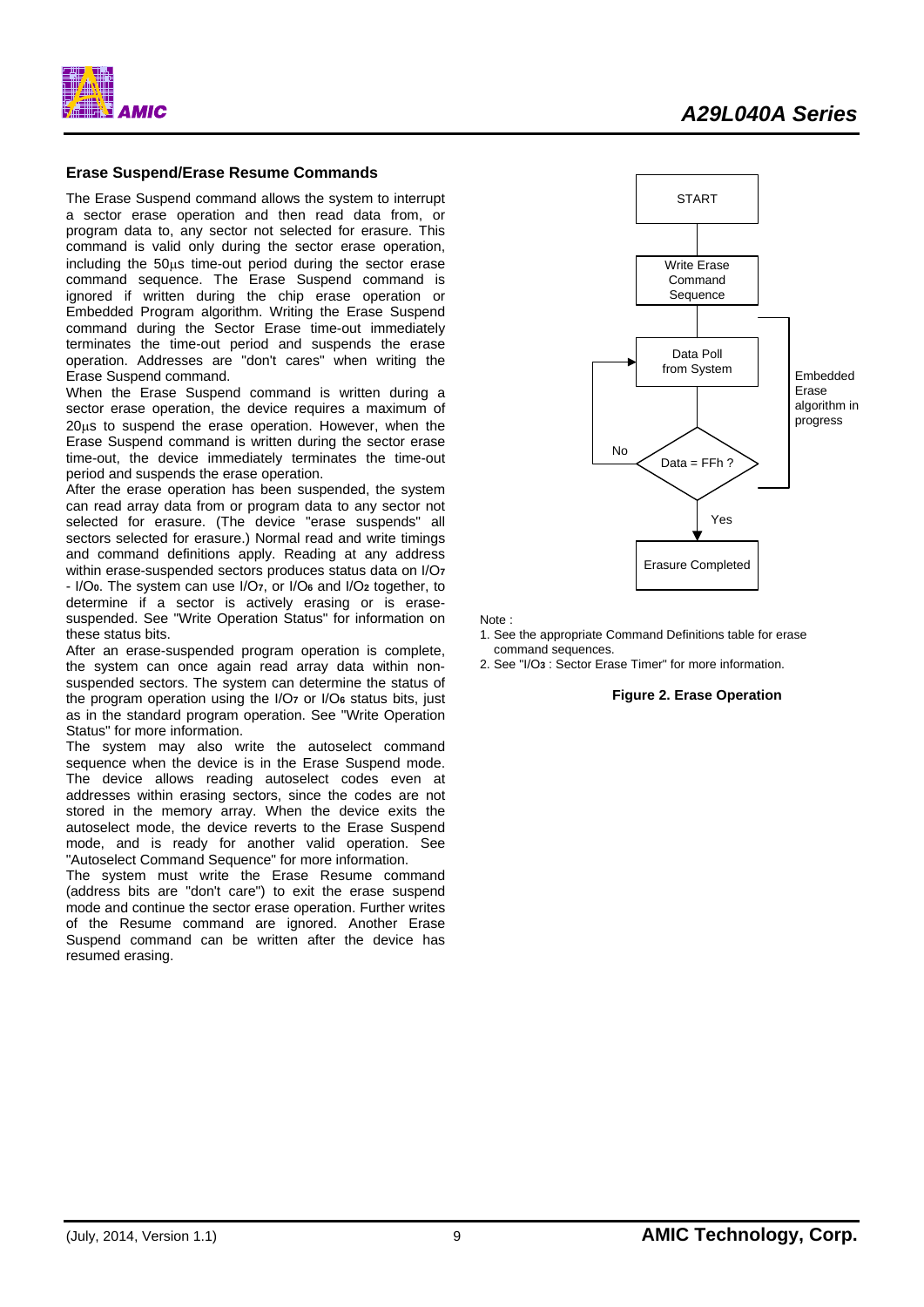

| <b>Command</b><br><b>Sequence</b> |                              |                         | <b>Bus Cycles (Notes 2 - 4)</b> |                |               |      |       |    |                  |           |              |             |              |             |
|-----------------------------------|------------------------------|-------------------------|---------------------------------|----------------|---------------|------|-------|----|------------------|-----------|--------------|-------------|--------------|-------------|
|                                   |                              | Cycles                  | <b>First</b>                    |                | <b>Second</b> |      | Third |    | <b>Fourth</b>    |           | <b>Fifth</b> |             | <b>Sixth</b> |             |
|                                   | (Note 1)                     |                         | <b>Addr</b>                     | Data           | Addr          | Data | Addr  |    | Datal Addrl      | Data      | <b>Addr</b>  | <b>Data</b> | Addr         | <b>Data</b> |
| Read (Notes 5, 6)                 |                              | 1                       | <b>RA</b>                       | <b>RD</b>      |               |      |       |    |                  |           |              |             |              |             |
| Reset (Note 6)                    |                              | 1                       | <b>XXX</b>                      | F <sub>0</sub> |               |      |       |    |                  |           |              |             |              |             |
|                                   | Manufacturer ID              | $\overline{4}$          | 555                             | AA             | 2AA           | 55   | 555   | 90 | X00              | 37        |              |             |              |             |
|                                   | Device ID<br>Continuation ID |                         | 555                             | AA             | 2AA           | 55   | 555   | 90 | X01              | 92        |              |             |              |             |
| Autoselect                        |                              |                         | 555                             | AA             | 2AA           | 55   | 555   | 90 | X <sub>0</sub> 3 | 7F        |              |             |              |             |
| (Note 7)                          | <b>Sector Protect Verify</b> |                         |                                 |                |               |      | 555   | 90 | <b>SA</b>        | 00        |              |             |              |             |
|                                   | (Note 8)                     | $\overline{\mathbf{A}}$ | 555                             | AA             | 2AA           | 55   |       |    | X02              | 01        |              |             |              |             |
| Program                           |                              | 4                       | 555                             | AA             | 2AA           | 55   | 555   | A0 | <b>PA</b>        | <b>PD</b> |              |             |              |             |
| Chip Erase                        |                              | 6                       | 555                             | AA             | 2AA           | 55   | 555   | 80 | 555              | AA        | 2AA          | 55          | 555          | 10          |
| <b>Sector Erase</b>               |                              | 6                       | 555                             | AA             | 2AA           | 55   | 555   | 80 | 555              | AA        | 2AA          | 55          | SA           | 30          |
| Erase Suspend (Note 9)            |                              | 1                       | <b>XXX</b>                      | B <sub>0</sub> |               |      |       |    |                  |           |              |             |              |             |
|                                   | Erase Resume (Note 10)       | 1                       | <b>XXX</b>                      | 30             |               |      |       |    |                  |           |              |             |              |             |

**Table 4. A29L040A Command Definitions** 

Legend:

 $X = Don't care$ 

RA = Address of the memory location to be read.

RD = Data read from location RA during read operation.

- PA = Address of the memory location to be programmed. Addresses latch on the falling edge of the  $\overline{WE}$  or  $\overline{CE}$  pulse, whichever happens later.
- PD = Data to be programmed at location PA. Data latches on the rising edge of  $\overline{WE}$  or  $\overline{CE}$  pulse, whichever happens first.

SA = Address of the sector to be verified (in autoselect mode) or erased. Address bits A18 - A16 select a unique sector.

Note:

- 1. See Table 1 for description of bus operations.
- 2. All values are in hexadecimal.
- 3. Except when reading array or autoselect data, all bus cycles are write operation.
- 4. Address bits A18 A11 are don't cares for unlock and command cycles, unless SA or PA required.
- 5. No unlock or command cycles required when reading array data.
- 6. The Reset command is required to return to reading array data when device is in the autoselect mode, or if I/O**5** goes high (while the device is providing status data).
- 7. The fourth cycle of the autoselect command sequence is a read cycle.
- 8. The data is 00h for an unprotected sector and 01h for a protected sector. See "Autoselect Command Sequence" for more information.
- 9. The system may read and program in non-erasing sectors, or enter the autoselect mode, when in the Erase Suspend mode.
- 10. The Erase Resume command is valid only during the Erase Suspend mode.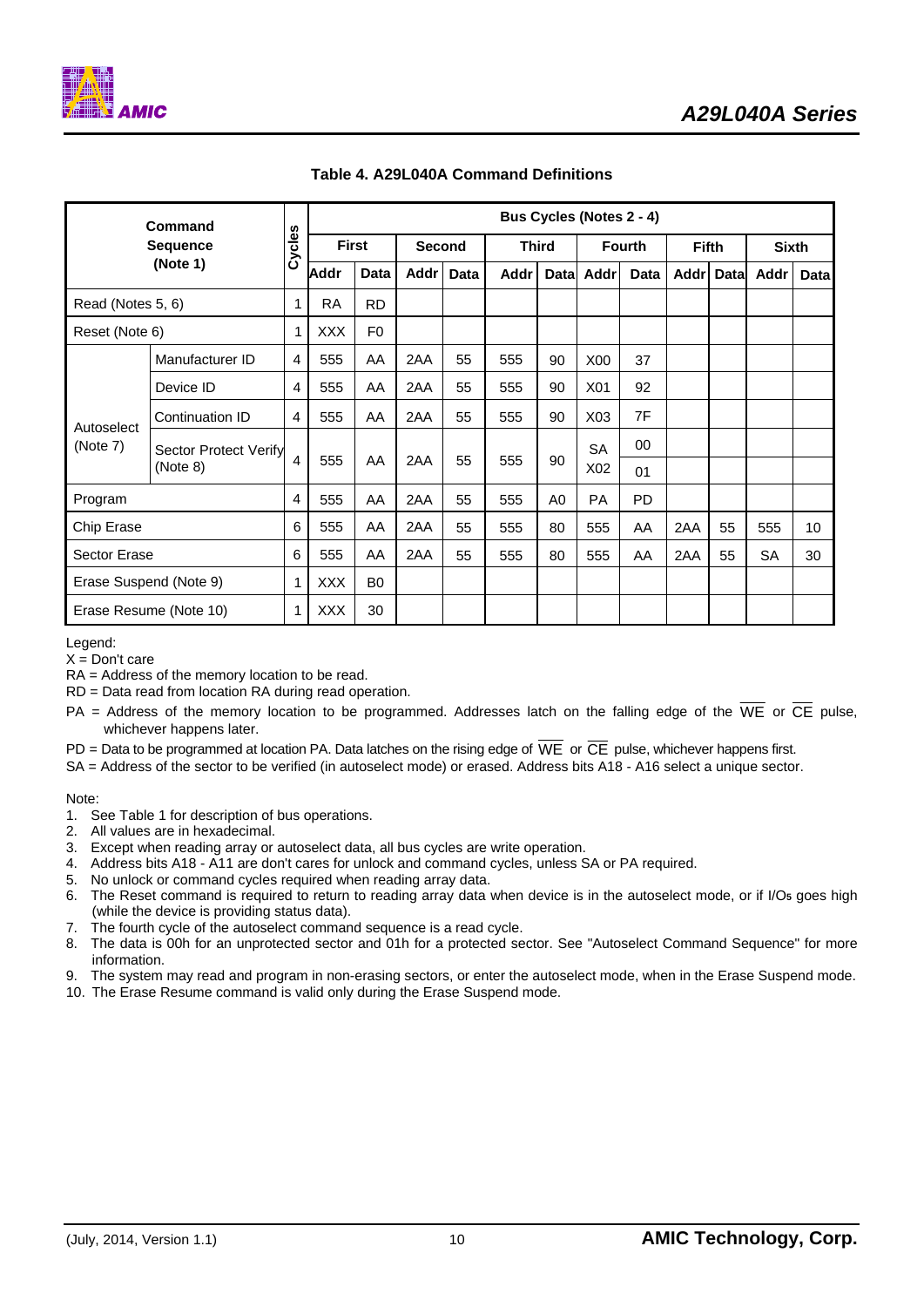

# *A29L040A Series*

#### **Write Operation Status**

Several bits, I/O**2**, I/O**3**, I/O**5**, I/O**6**, and I/O**7,** are provided in the A29L040A to determine the status of a write operation. Table 5 and the following subsections describe the functions of these status bits. I/O**7**, I/O**6** and I/O**2** each offer a method for determining whether a program or erase operation is complete or in progress. These three bits are discussed first.

#### **I/O7: Data Polling**

The Data Polling bit, I/O**7**, indicates to the host system whether an Embedded Algorithm is in progress or completed, or whether the device is in Erase Suspend.  $\overline{Data}$  Polling is valid after the

rising edge of the final  $\overline{WE}$  pulse in the program or erase command sequence.

During the Embedded Program algorithm, the device outputs on I/O**7** the complement of the datum programmed to I/O**7**. This I/O**<sup>7</sup>** status also applies to programming during Erase Suspend. When the Embedded Program algorithm is complete, the device outputs the datum programmed to I/O**7**. The system must provide the program address to read valid status information on I/O**7**. If a program address falls within a protected sector, Data Polling on I/O**7** is active for approximately 2μs, then the device returns to reading array data.

During the Embedded Erase algorithm, Data Polling produces a "0" on I/O**7**. When the Embedded Erase algorithm is complete, or if the device enters the Erase Suspend mode, Data Polling produces a "1" on I/O**7**.This is analogous to the complement/true datum output described for the Embedded Program algorithm: the erase function changes all the bits in a sector to "1"; prior to this, the device outputs the "complement," or "0." The system must provide an address within any of the sectors selected for erasure to read valid status information on I/O**7**.

After an erase command sequence is written, if all sectors selected for erasing are protected, Data Polling on I/O**7** is active for approximately 100μs, then the device returns to reading array data. If not all selected sectors are protected, the Embedded Erase algorithm erases the unprotected sectors, and ignores the selected sectors that are protected.

When the system detects I/O**7** has changed from the complement to true data, it can read valid data at I/O**7** - I/O**0** on the following read cycles. This is because I/O**7** may change asynchronously with I/O**0** - I/O**6** while Output Enable (OE ) is asserted low. The Data Polling Timings (During Embedded Algorithms) figure in the "AC Characteristics" section illustrates this. Table 5 shows the outputs for Data Polling on I/O**7**. Figure 3 shows the Data Polling algorithm.



Note :

- 1. VA = Valid address for programming. During a sector erase operation, a valid address is an address within any sector selected for erasure. During chip erase, a valid address is any non-protected sector address.
- 2. I/O**7** should be rechecked even if I/O**5** = "1" because I/O**7** may change simultaneously with I/O**5**.

#### **Figure 3. Data Polling Algorithm**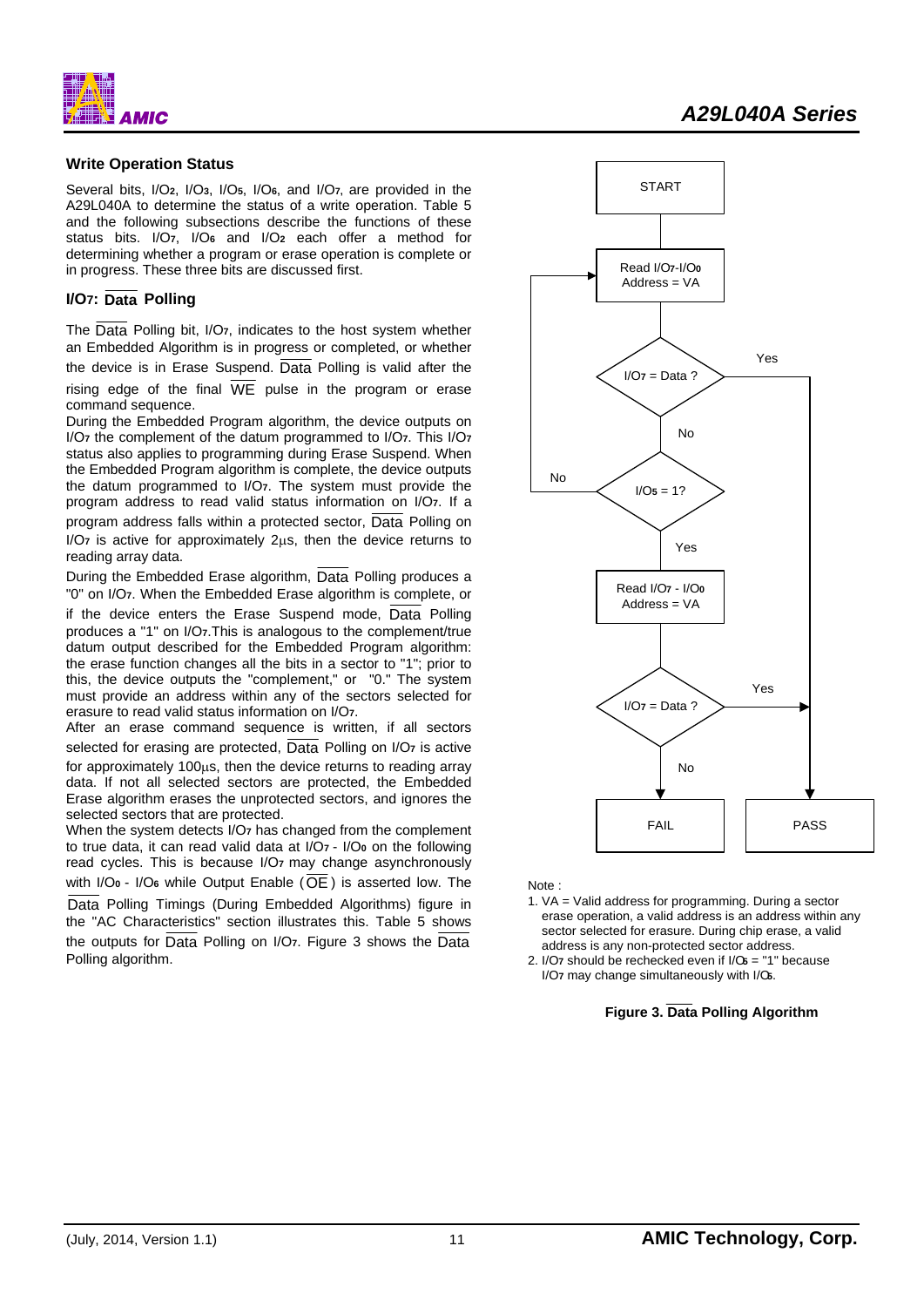

## **I/O6: Toggle Bit I**

Toggle Bit I on I/O**6** indicates whether an Embedded Program or Erase algorithm is in progress or complete, or whether the device has entered the Erase Suspend mode. Toggle Bit I may be read at any address, and is valid after the rising edge

of the final WE pulse in the command sequence (prior to the program or erase operation), and during the sector erase time-out.

During an Embedded Program or Erase algorithm operation, successive read cycles to any address cause I/O**6** to toggle. (The system may use either OE or CE to control the read

cycles.) When the operation is complete, I/O**6** stops toggling.

After an erase command sequence is written, if all sectors selected for erasing are protected, I/O**6** toggles for approximately 100μs, then returns to reading array data. If not all selected sectors are protected, the Embedded Erase algorithm erases the unprotected sectors, and ignores the selected sectors that are protected.

The system can use I/O**6** and I/O**2** together to determine whether a sector is actively erasing or is erase-suspended. When the device is actively erasing (that is, the Embedded Erase algorithm is in progress), I/O**6** toggles. When the device enters the Erase Suspend mode, I/O**6** stops toggling. However, the system must also use I/O**2** to determine which sectors are erasing or erase-suspended. Alternatively, the

system can use I/O**7** (see the subsection on " I/O**7** : Data Polling").

If a program address falls within a protected sector, I/O**<sup>6</sup>** toggles for approximately 2μs after the program command sequence is written, then returns to reading array data.

I/O**6** also toggles during the erase-suspend-program mode, and stops toggling once the Embedded Program algorithm is complete.

The Write Operation Status table shows the outputs for Toggle Bit I on I/O**6**. Refer to Figure 4 for the toggle bit algorithm, and to the Toggle Bit Timings figure in the "AC Characteristics" section for the timing diagram. The I/O**2** vs. I/O**6** figure shows the differences between I/O**2** and I/O**6** in graphical form. See also the subsection on " I/O**2**: Toggle Bit II".

## **I/O2: Toggle Bit II**

The "Toggle Bit II" on I/O**2**, when used with I/O**6**, indicates whether a particular sector is actively erasing (that is, the Embedded Erase algorithm is in progress), or whether that sector is erase-suspended. Toggle Bit II is valid after the rising edge of the final  $\overline{\text{WE}}$  pulse in the command sequence.

I/O**2** toggles when the system reads at addresses within those sectors that have been selected for erasure. (The system may use either OE or CE to control the read cycles.) But I/O**<sup>2</sup>** cannot distinguish whether the sector is actively erasing or is erase-suspended. I/O**6**, by comparison, indicates whether the device is actively erasing, or is in Erase Suspend, but cannot distinguish which sectors are selected for erasure. Thus, both status bits are required for sector and mode information. Refer to Table 5 to compare outputs for I/O**2** and I/O**6**.

Figure 4 shows the toggle bit algorithm in flowchart form, and the section " I/O**2**: Toggle Bit II" explains the algorithm. See also the " I/O**6**: Toggle Bit I" subsection. Refer to the Toggle Bit Timings figure for the toggle bit timing diagram. The I/O**2** vs. I/O**6** figure shows the differences between I/O**2** and I/O**6** in graphical form.

#### **Reading Toggle Bits I/O6, I/O2**

Refer to Figure 4 for the following discussion. Whenever the system initially begins reading toggle bit status, it must read I/O**7** - I/O**0** at least twice in a row to determine whether a toggle bit is toggling. Typically, a system would note and store the value of the toggle bit after the first read. After the second read, the system would compare the new value of the toggle bit with the first. If the toggle bit is not toggling, the device has completed the program or erase operation. The system can read array data on I/O**7** - I/O**0** on the following read cycle.

However, if after the initial two read cycles, the system determines that the toggle bit is still toggling, the system also should note whether the value of I/O**5** is high (see the section on I/O**5**). If it is, the system should then determine again whether the toggle bit is toggling, since the toggle bit may have stopped toggling just as I/O**5** went high. If the toggle bit is no longer toggling, the device has successfully completed the program or erase operation. If it is still toggling, the device did not complete the operation successfully, and the system must write the reset command to return to reading array data.

The remaining scenario is that the system initially determines that the toggle bit is toggling and I/O**5** has not gone high. The system may continue to monitor the toggle bit and I/O**5** through successive read cycles, determining the status as described in the previous paragraph. Alternatively, it may choose to perform other system tasks. In this case, the system must start at the beginning of the algorithm when it returns to determine the status of the operation (top of Figure 4).

#### **I/O5: Exceeded Timing Limits**

I/O**5** indicates whether the program or erase time has exceeded a specified internal pulse count limit. Under these conditions I/O**5** produces a "1." This is a failure condition that indicates the program or erase cycle was not successfully completed.

The I/O**5** failure condition may appear if the system tries to program a "1 "to a location that is previously programmed to "0." Only an erase operation can change a "0" back to a "1." Under this condition, the device halts the operation, and when the operation has exceeded the timing limits, I/O**5** produces a "1."

Under both these conditions, the system must issue the reset command to return the device to reading array data.

## **I/O3: Sector Erase Timer**

After writing a sector erase command sequence, the system may read I/O**3** to determine whether or not an erase operation has begun. (The sector erase timer does not apply to the chip erase command.) If additional sectors are selected for erasure, the entire time-out also applies after each additional sector erase command. When the time-out is complete, I/O**3** switches from "0" to "1." The system may ignore I/O**3** if the system can guarantee that the time between additional sector erase commands will always be less than 50μs. See also the "Sector Erase Command Sequence" section.

After the sector erase command sequence is written, the system should read the status on I/O**7** (Data Polling) or I/O**<sup>6</sup>** (Toggle Bit 1) to ensure the device has accepted the command sequence, and then read I/O**3**. If I/O**3** is "1", the internally controlled erase cycle has begun; all further commands (other than Erase Suspend) are ignored until the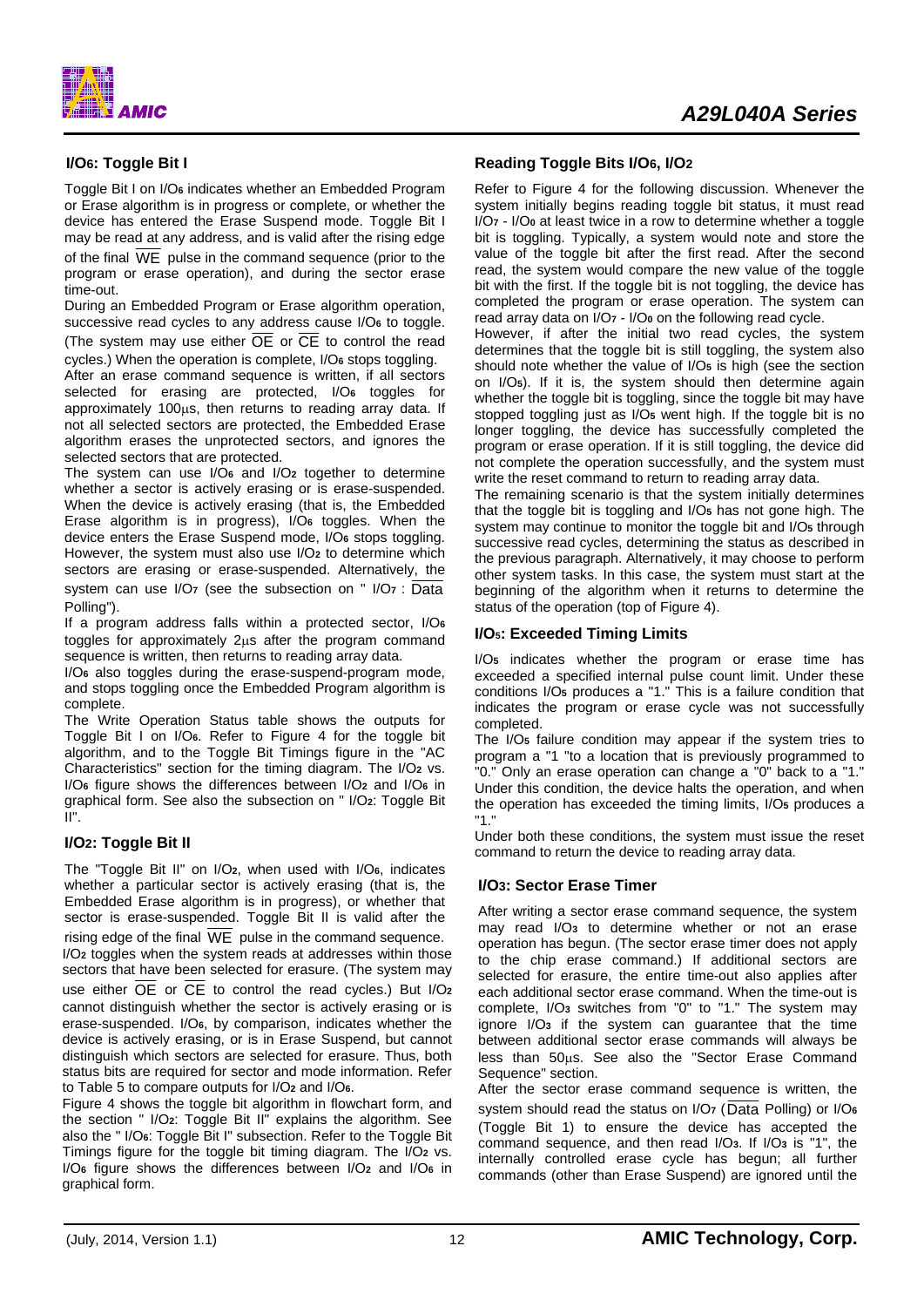

erase operation is complete. If I/O**3** is "0", the device will accept additional sector erase commands. To ensure the command has been accepted, the system software should check the status of I/O**3** prior to and following each subsequent sector erase command. If I/O**3** is high on the second status check, the last command might not have been accepted. Table 5 shows the outputs for I/O**3**.



Notes :

- 1. Read toggle bit twice to determine whether or not it is toggling. See text.
- 2. Recheck toggle bit because it may stop toggling asI/O**5** changes to "1". See text.

## **Figure 4. Toggle Bit Algorithm**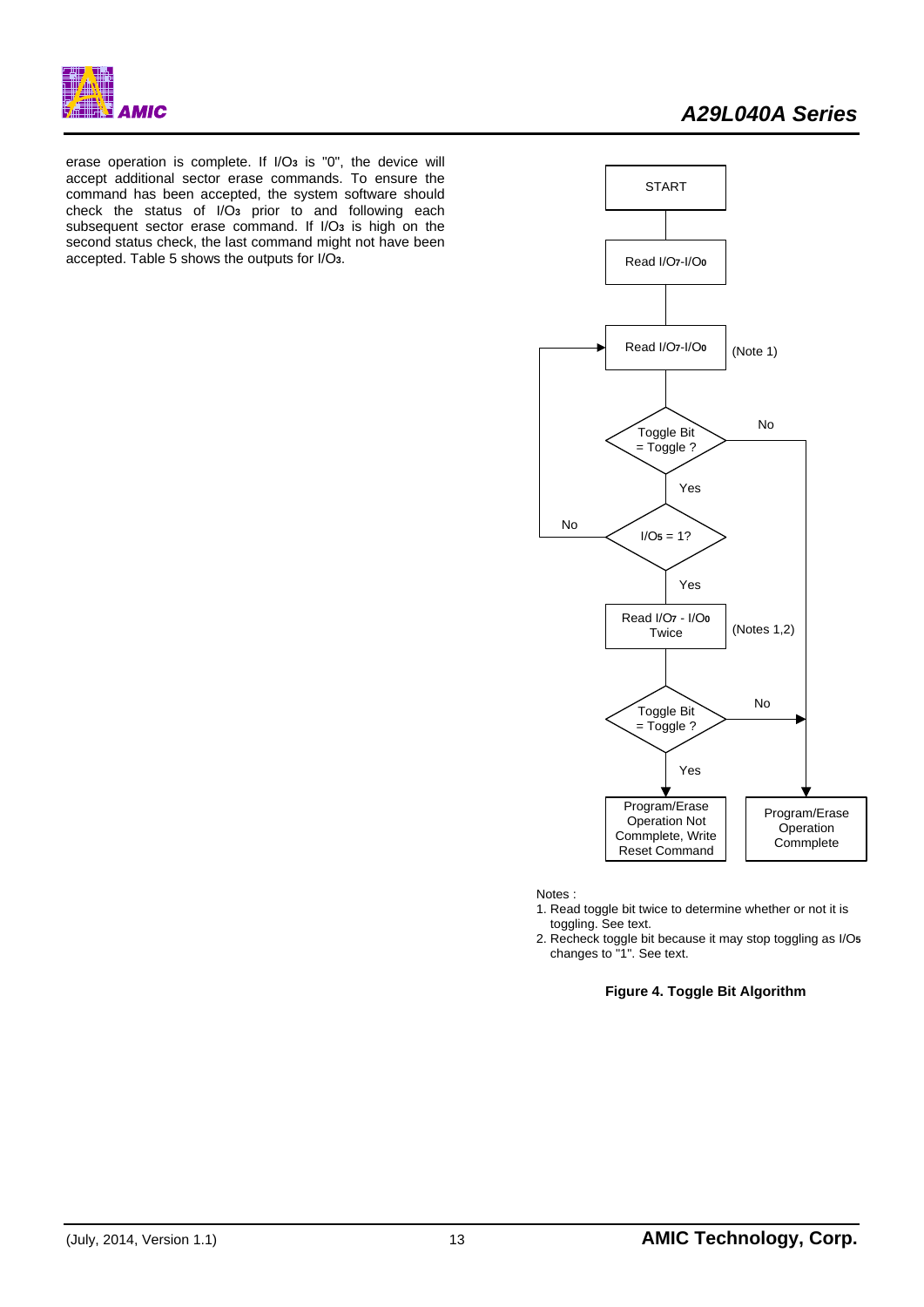

|                          | <b>Operation</b>                                | $1/O7$<br>(Note 1) | I/O <sub>6</sub> | I/O <sub>5</sub><br>(Note 2) | $I/O3$ | 1/O <sub>2</sub><br>(Note 1) |
|--------------------------|-------------------------------------------------|--------------------|------------------|------------------------------|--------|------------------------------|
| Standard<br>Mode         | Embedded Program Algorithm                      | I/O <sub>7</sub>   | Toggle           | 0                            | N/A    | No toggle                    |
|                          | Embedded Erase Algorithm                        | 0                  | Toggle           | ი                            |        | Toggle                       |
| Erase<br>Suspend<br>Mode | Reading within Erase<br><b>Suspended Sector</b> |                    | No toggle        |                              | N/A    | Toggle                       |
|                          | Reading within Non-Erase<br>Suspend Sector      | Data               | Data             | Data                         | Data   | Data                         |
|                          | Erase-Suspend-Program                           | I/O <sub>7</sub>   | Toggle           |                              | N/A    | N/A                          |

# **Table 5. Write Operation Status**

Notes:

1. I/O**7** and I/O**2** require a valid address when reading status information. Refer to the appropriate subsection for further details.

2. I/O**5** switches to "1" when an Embedded Program or Embedded Erase operation has exceeded the maximum timing limits. See "I/O5: Exceeded Timing Limits" for more information.

#### **Maximum Negative Input Overshoot**



### **Maximum Positive Input Overshoot**

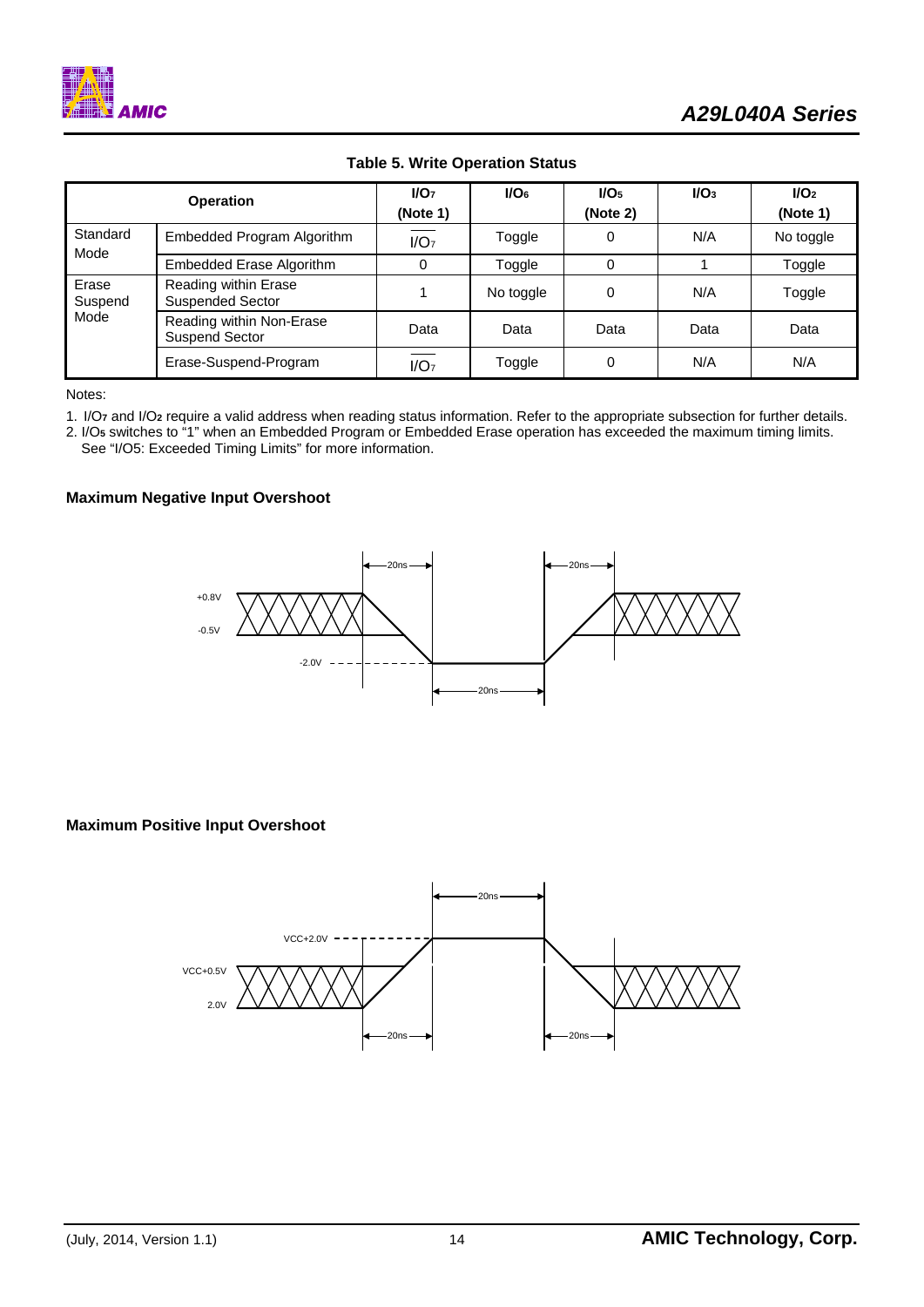

# **DC Characteristics**

## **CMOS Compatible**

| Parameter           | <b>Parameter Description</b>                      | <b>Test Description</b>                                               | Min.              | Typ. | Max.        | <b>Unit</b> |
|---------------------|---------------------------------------------------|-----------------------------------------------------------------------|-------------------|------|-------------|-------------|
| Symbol              |                                                   |                                                                       |                   |      |             |             |
| Iц                  | Input Leakage Current                             | $V_{IN}$ = VSS to VCC, VCC = VCC Max                                  |                   |      | ±2.0        | μA          |
| ILIT.               | A9 Input Load Current                             | $VCC = VCC Max, A9 = 11.5V$                                           |                   |      | 35          | μA          |
| lLo                 | Output Leakage Current                            | $V$ out = VSS to VCC, VCC = VCC Max                                   |                   |      | ±2.0        | μA          |
| Icc <sub>1</sub>    | <b>VCC Active Read Current</b><br>(Notes $1,2$ )  | $\overline{CE}$ = V <sub>IL</sub> , $\overline{OE}$ = V <sub>IH</sub> |                   | 15   | 20          | mA          |
| cc2                 | VCC Active Program/Erase Current<br>(Notes 2,3,4) | $\overline{CE}$ = V <sub>IL</sub> , $\overline{OE}$ = V <sub>IH</sub> |                   | 30   | 50          | mA          |
| Icc <sub>3</sub>    | VCC Standby Current (Notes 2, 4)                  | $CE = VCC \pm 0.3V$                                                   |                   | 3    | 10          | μA          |
| Vil                 | Input Low Level                                   |                                                                       | $-0.5$            |      | 0.8         | V           |
| Vін.                | Input High Level                                  |                                                                       | $0.7 \times$ VCC  |      | $VCC + 0.3$ | $\vee$      |
| Vid                 | Voltage for Autoselect and Sector<br>Protect      | $VCC = 3.3V$                                                          | 9.5               |      | 11.5        | $\vee$      |
| <b>Vol</b>          | <b>Output Low Voltage</b>                         | $Ioc = 4mA$ , VCC = VCC Min                                           |                   |      | 0.45        | $\vee$      |
| Vo <sub>H1</sub>    |                                                   | $I_{OH} = -2.5mA$ , VCC = VCC Min                                     | $0.85 \times$ VCC |      |             | $\vee$      |
| $V$ OH <sub>2</sub> | Output High Voltage                               | $I$ <sub>OH</sub> = -100 $\mu$ A. VCC = VCC Min                       | $VCC-0.4$         |      |             | V           |

Notes:

1. The Icc current listed includes both the DC operation current and the frequency dependent component (at 6MHz).

The frequency component typically is less than 2mA/MHz, with  $\overline{\text{OE}}$  at Vin.

2. Maximum I**CC** specifications are tested with VCC = VCC max.

3. I**CC** active while Embedded Algorithm (program or erase) is in progress.

4. Not 100% tested.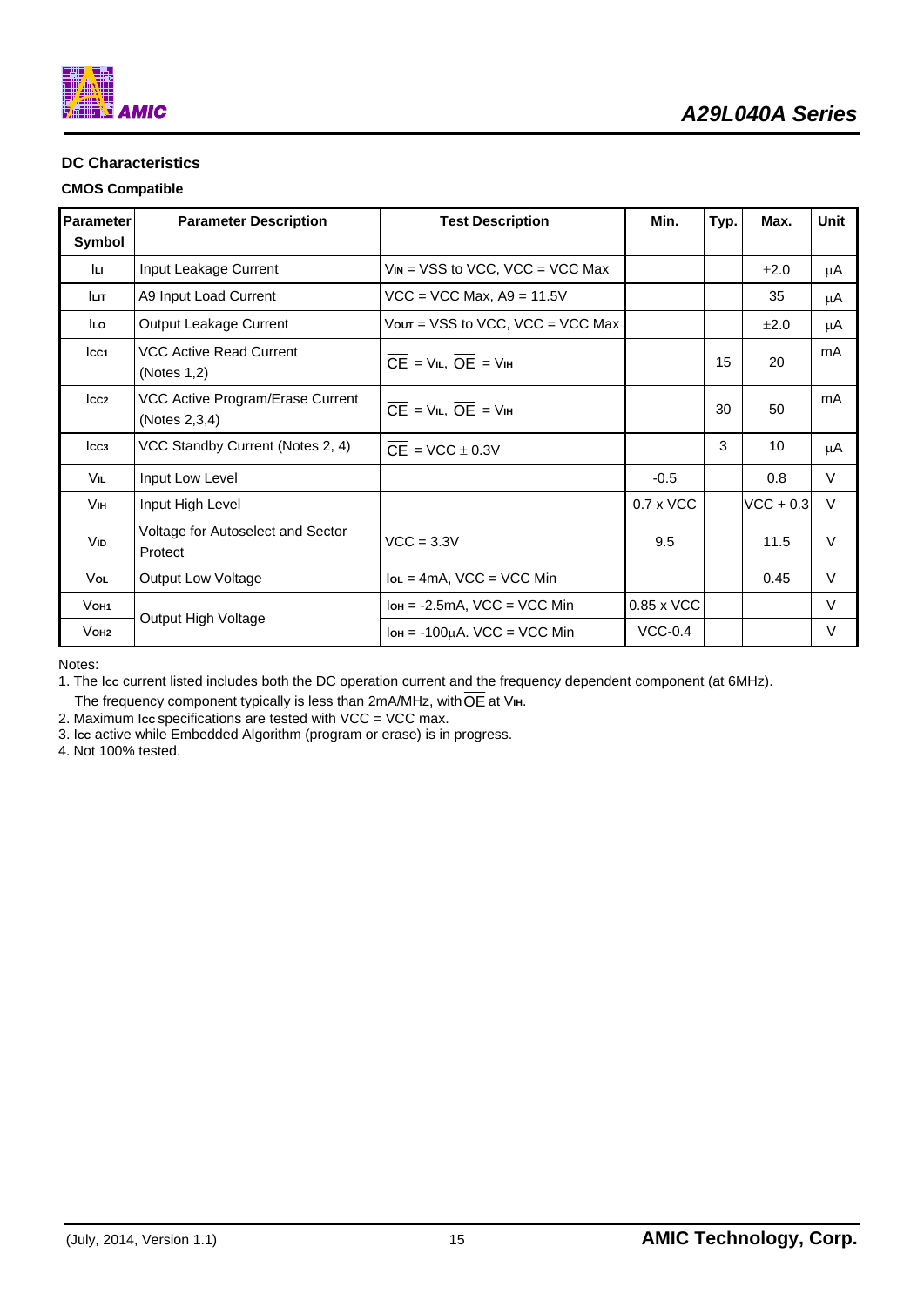

# **AC Characteristics**

## **Read Only Operations**

| <b>Parameter Symbols</b> |                                             | <b>Description</b>                                                          |                                           | <b>Test Setup</b>        |      | <b>Speed</b> | Unit |
|--------------------------|---------------------------------------------|-----------------------------------------------------------------------------|-------------------------------------------|--------------------------|------|--------------|------|
| <b>JEDEC</b>             | <b>Std</b>                                  |                                                                             |                                           |                          | -70  |              |      |
| tavav                    | trc                                         | Read Cycle Time (Note 2)                                                    |                                           |                          | Min. | 70           | ns   |
| tavov                    | tacc                                        | Address to Output Delay                                                     |                                           | $CE = VIL$<br>$OE = VIL$ | Max. | 70           | ns   |
| telov                    | tce                                         | Chip Enable to Output Delay                                                 | $OE = VIL$                                | Max.                     | 70   | ns           |      |
| tglov                    | toe                                         | Output Enable to Output Delay                                               |                                           | Max.                     | 30   | ns           |      |
|                          |                                             |                                                                             | Read                                      |                          | Min. | $\Omega$     | ns   |
|                          | Output Enable Hold<br>toeh<br>Time (Note 2) |                                                                             | Toggle and<br>Data Polling                |                          | Min. | 10           | ns   |
| tenoz                    | tdf                                         |                                                                             | Chip Disable to Output High Z (Notes 1,2) |                          |      | 20           | ns   |
| tghqz                    | tdf                                         | Output Disable to Output High Z (Notes 1,2)                                 |                                           | Max.                     | 20   | ns           |      |
| taxox                    | ton                                         | Output Hold Time from Addresses, CE or OE,<br><b>Whichever Occurs First</b> |                                           |                          | Min. | 0            | ns   |

Notes:

1. Output driver disable time.

2. Not 100% tested.

# **Timing Waveforms for Read Only Operation**

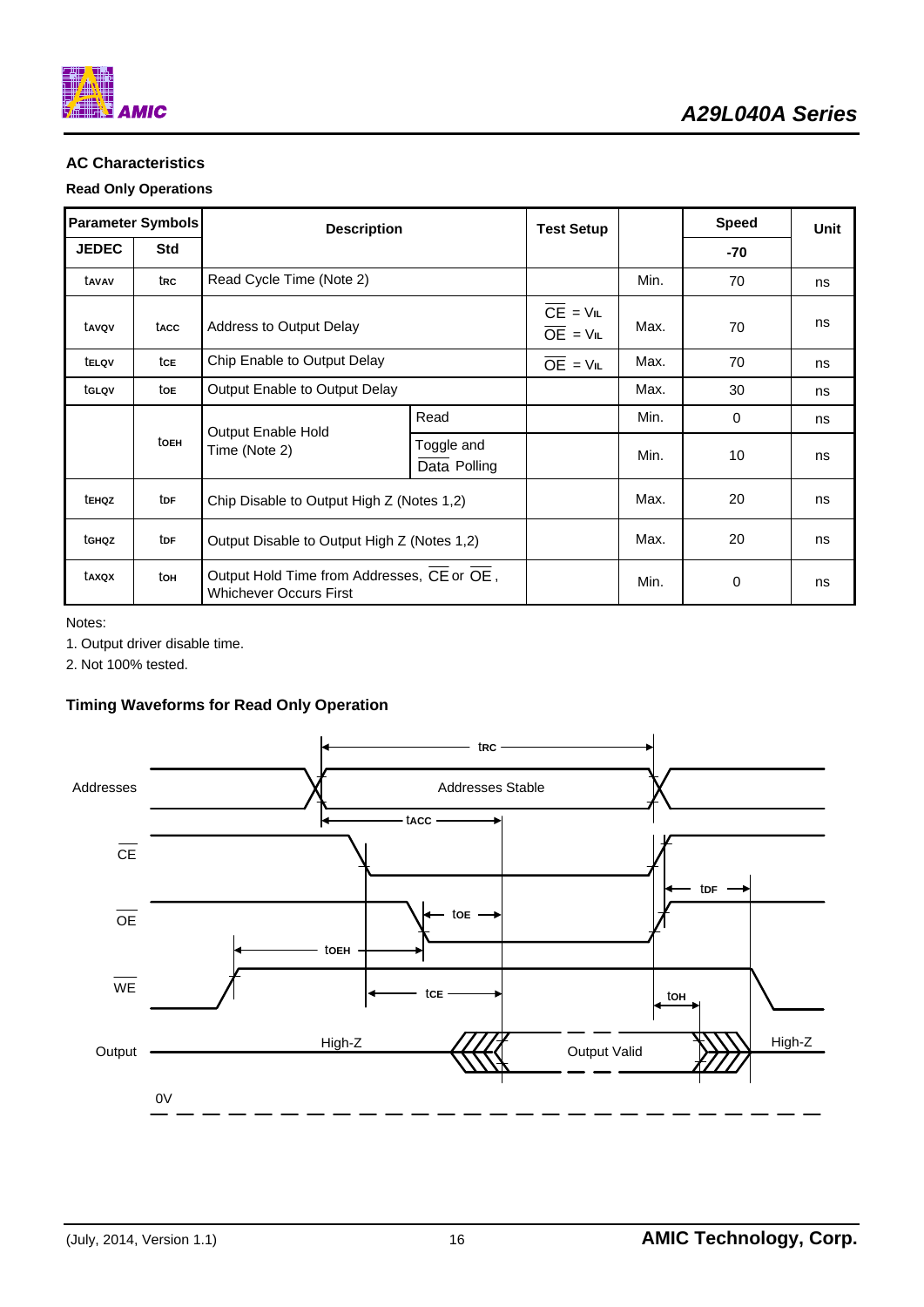

# **AC Characteristics**

# **Erase and Program Operations**

| <b>Parameter Symbols</b> |                    | <b>Description</b>                    |      | <b>Speed</b> | Unit |
|--------------------------|--------------------|---------------------------------------|------|--------------|------|
| <b>JEDEC</b>             | <b>Std</b>         |                                       |      | $-70$        |      |
| tavav                    | twc                | Write Cycle Time (Note 1)             | Min. | 70           | ns   |
| tavwL                    | tas                | Address Setup Time                    | Min. | 0            | ns   |
| twlax                    | tah                | Address Hold Time                     | Min. | 45           | ns   |
| t <sub>DVWH</sub>        | tps                | Data Setup Time                       | Min. | 30           | ns   |
| twhdx                    | ton                | Data Hold Time                        | Min. | $\mathbf 0$  | ns   |
|                          | toes               | Output Enable Setup Time              | Min. | $\mathbf 0$  | ns   |
| tGHWL                    | tghwl              | <b>Read Recover Time Before Write</b> | Min. | $\Omega$     | ns   |
|                          |                    | (OE high to WE low)                   |      |              |      |
| telwl                    | tcs                | CE Setup Time                         | Min. | 0            | ns   |
| twhen                    | tсн                | CE Hold Time                          | Min. | $\mathbf 0$  | ns   |
| tw∟wн                    | twe                | Write Pulse Width                     | Min. | 35           | ns   |
|                          | twpH               |                                       | Min. | 20           | ns   |
| twhwl                    |                    | Write Pulse Width High                | Max. | 50           | μS   |
| twhw <sub>H1</sub>       | twhwH1             | Byte Programming Operation (Note 2)   | Typ. | 6            | μS   |
| twhw <sub>H2</sub>       | twhw <sub>H2</sub> | Sector Erase Operation (Note 2)       | Typ. | 0.3          | sec  |
|                          | tvcs               | VCC Set Up Time (Note 1)              | Min. | 50           | μS   |

Notes:

1. Not 100% tested.

2. See the "Erase and Programming Performance" section for more information.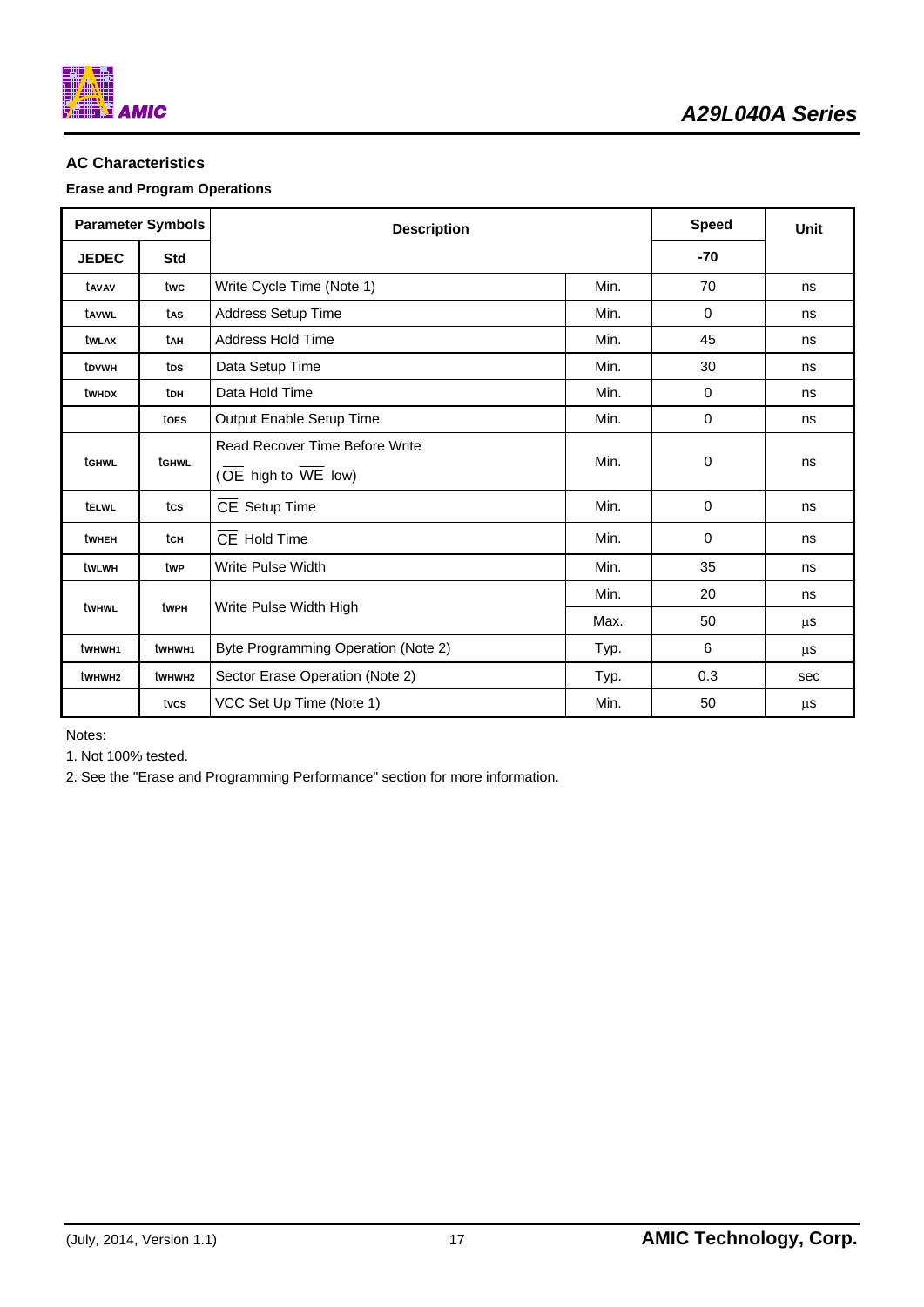

# **Timing Waveforms for Program Operation**



Note : PA = program addrss, PD = program data, Dout is the true data at the program address.

#### **Timing Waveforms for Chip/Sector Erase Operation**

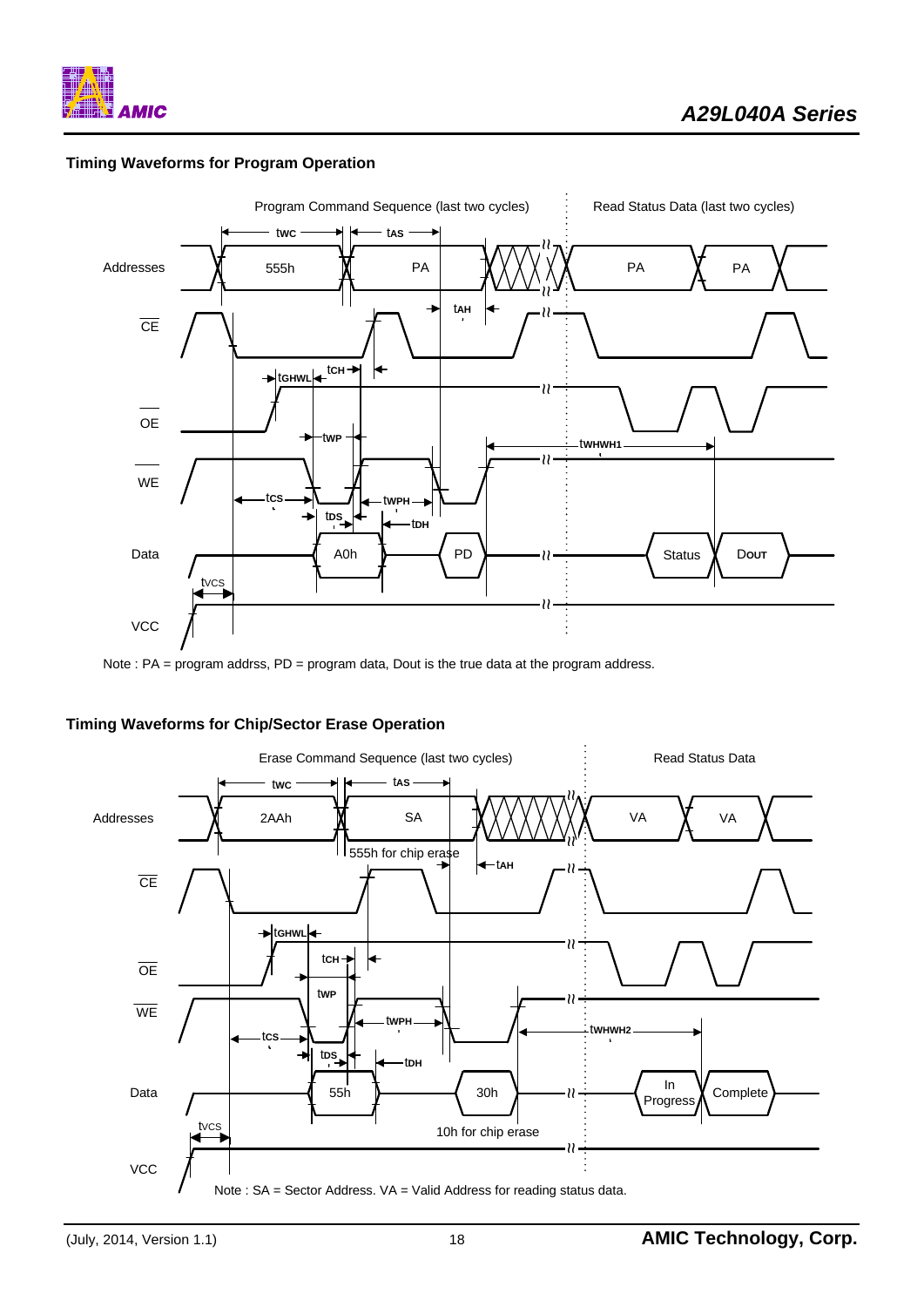

# **Timing Waveforms for Data Polling (During Embedded Algorithms)**

# **Timing Waveforms for Toggle Bit (During Embedded Algorithms)**



Note: VA = Valid Address; not required for I/O**6**. Illustration shows first two status cycle after command sequence, last status read cycle, and array data read cycle.

Note : VA = Valid Address. Illustation shows first status cycle after command sequence, last status read cycle, and array data read cycle.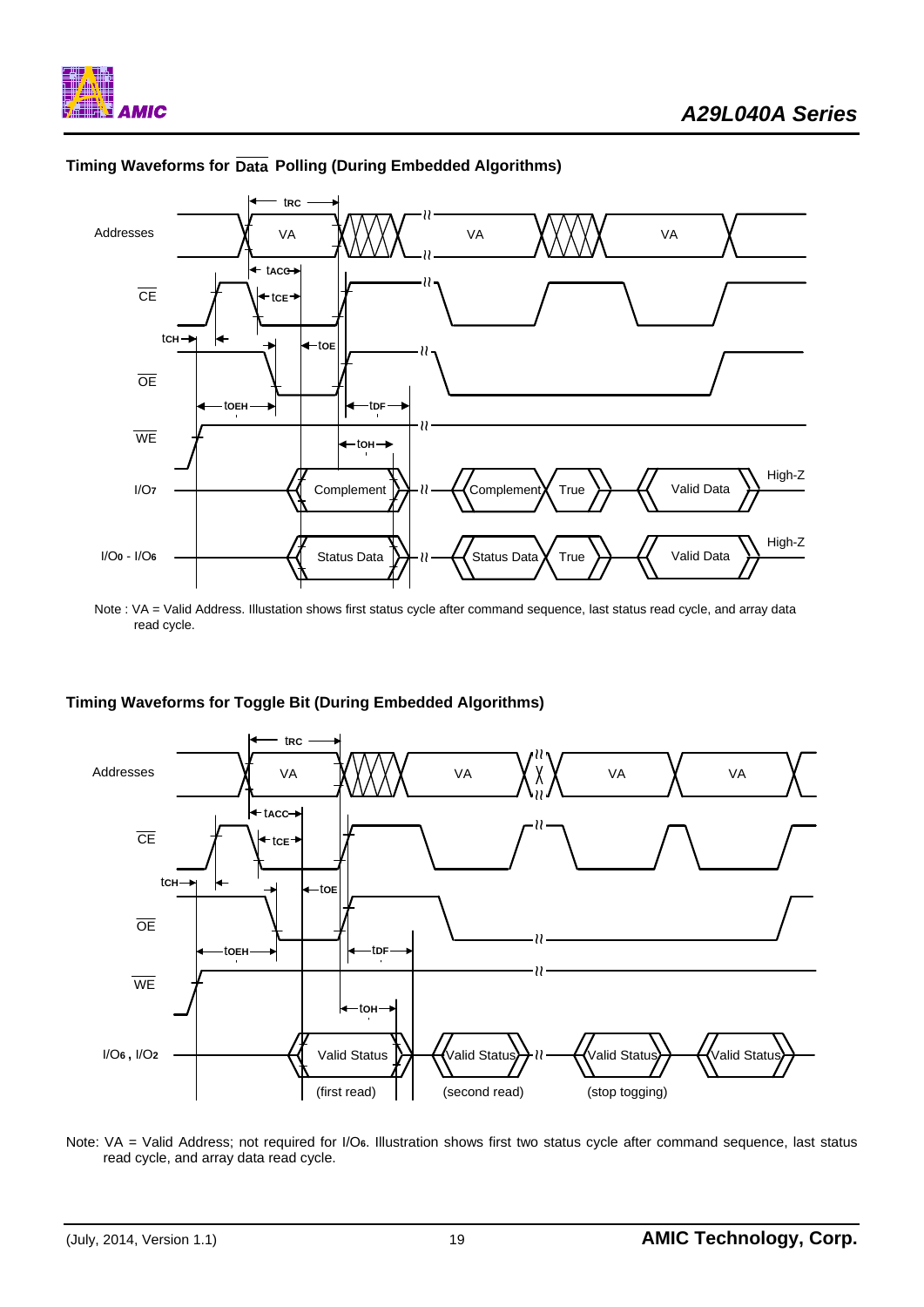

# **Timing Waveforms for I/O2 vs. I/O6**



Note : Both I/O**6** and I/O**2** toggle with OE or CE. See the text on I/O**6** and I/O**2** in the section "Write Operation Statue" for more information.

#### **AC Characteristics**

## **Erase and Program Operations**

Alternate CE Controlled Writes

| <b>Parameter Symbols</b> |                    | <b>Description</b>                  | <b>Speed</b> | Unit     |     |
|--------------------------|--------------------|-------------------------------------|--------------|----------|-----|
| <b>JEDEC</b>             | <b>Std</b>         |                                     | -70          |          |     |
| tavav                    | twc                | Write Cycle Time (Note 1)           | Min.         | 70       | ns  |
| tavel                    | tas                | Address Setup Time                  | Min.         | 0        | ns  |
| <b>TELAX</b>             | tah                | Address Hold Time                   | Min.         | 45       | ns  |
| tdveh                    | tps                | Data Setup Time                     | Min.         | 30       | ns  |
| tehdx                    | ton                | Data Hold Time                      | Min.         | 0        | ns  |
| tghel                    | tGHEL              | Read Recover Time Before Write      | Min.         | $\Omega$ | ns  |
| twlel                    | tws                | <b>WE Setup Time</b>                | Min.         | 0        | ns  |
| tehwh                    | twн                | WE Hold Time                        | Min.         | 0        | ns  |
| teleh                    | tcp                | Write Pulse Width                   | Min.         | 35       | ns  |
| <b>TEHEL</b>             | tcph               | Write Pulse Width High              | Min.         | 20       | ns  |
| twhw <sub>H1</sub>       | twhw <sub>H1</sub> | Byte Programming Operation (Note 2) | Typ.         | 6        | μS  |
| twhwh2                   | twhw <sub>H2</sub> | Sector Erase Operation (Note 2)     | Typ.         | 0.3      | sec |

Notes:

1. Not 100% tested.

2. See the "Erase and Programming Performance" section for more information.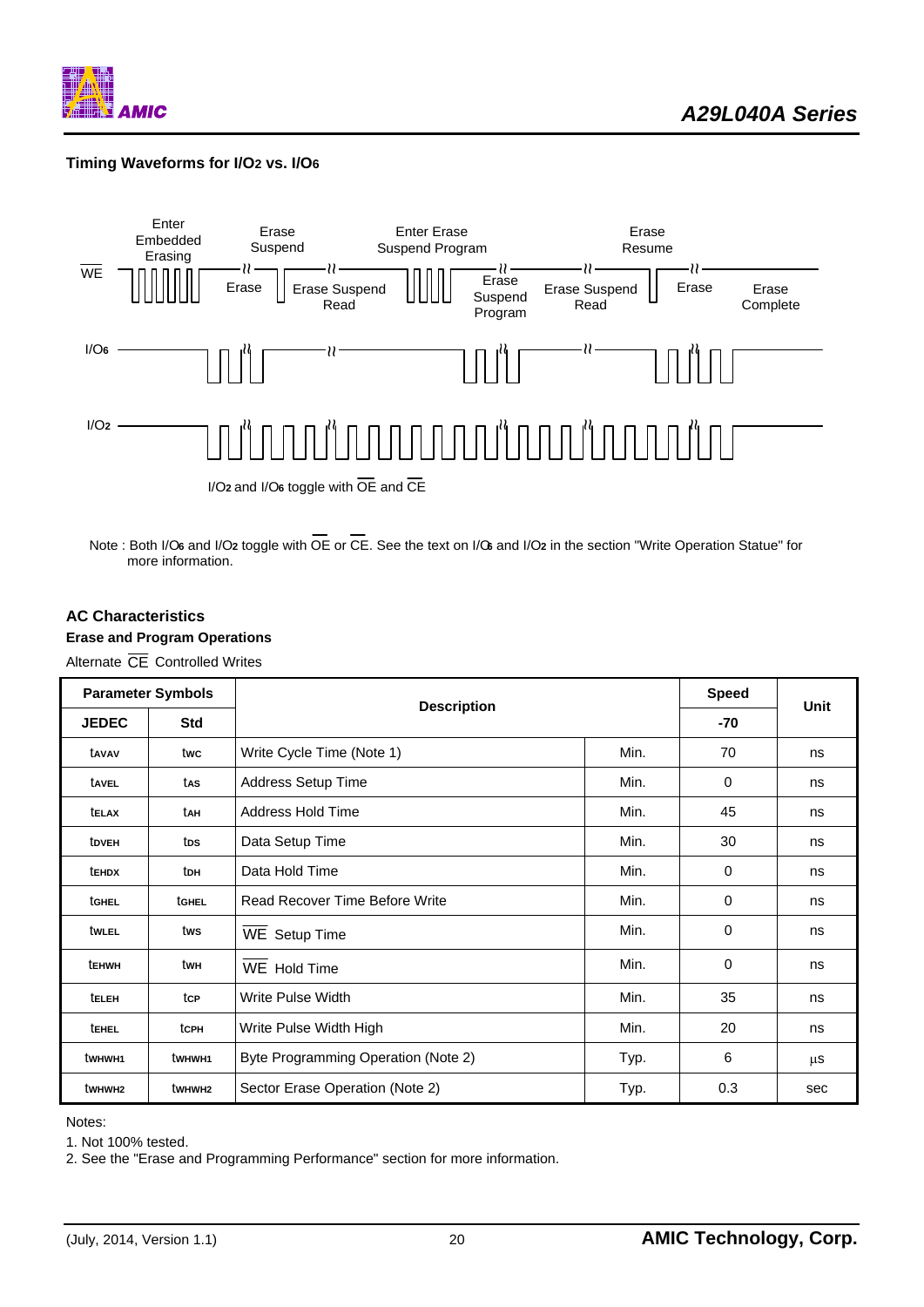





Note :

1. PA = Program Address, PD = Program Data, SA = Sector Address, I/O**7** = Complement of Data Input, D**OUT** = Array Data. 2. Figure indicates the last two bus cycles of the command sequence.

#### **Erase and Programming Performance**

| <b>Parameter</b>               | Typ. (Note 1) | Max. (Note 2) | Unit | <b>Comments</b>           |
|--------------------------------|---------------|---------------|------|---------------------------|
| Sector Erase Time              | 0.3           | 1.5           | sec  | Excludes 00h programming  |
| Chip Erase Time                |               |               | sec  | prior to erasure (Note 4) |
| Byte Programming Time          |               | 100           | μS   | Excludes system-level     |
| Chip Programming Time (Note 3) |               |               | sec  | overhead (Note 5)         |

Notes:

1. Typical program and erase times assume the following conditions: 25°C, 3.0V VCC, 10,000 cycles. Additionally, programming typically assumes checkerboard pattern.

2. Under worst case conditions of 90°C, VCC = 2.7V, 100,000 cycles.

3. The typical chip programming time is considerably less than the maximum chip programming time listed, since most bytes program faster than the maximum byte program time listed. If the maximum byte program time given is exceeded, only then does the device set I/O**5** = 1. See the section on I/O**5** for further information.

4. In the pre-programming step of the Embedded Erase algorithm, all bytes are programmed to 00h before erasure.

5. System-level overhead is the time required to execute the four-bus-cycle command sequence for programming. See Table 4 for further information on command definitions.

6. The device has a guaranteed minimum erase and program cycle endurance of 100,000 cycles.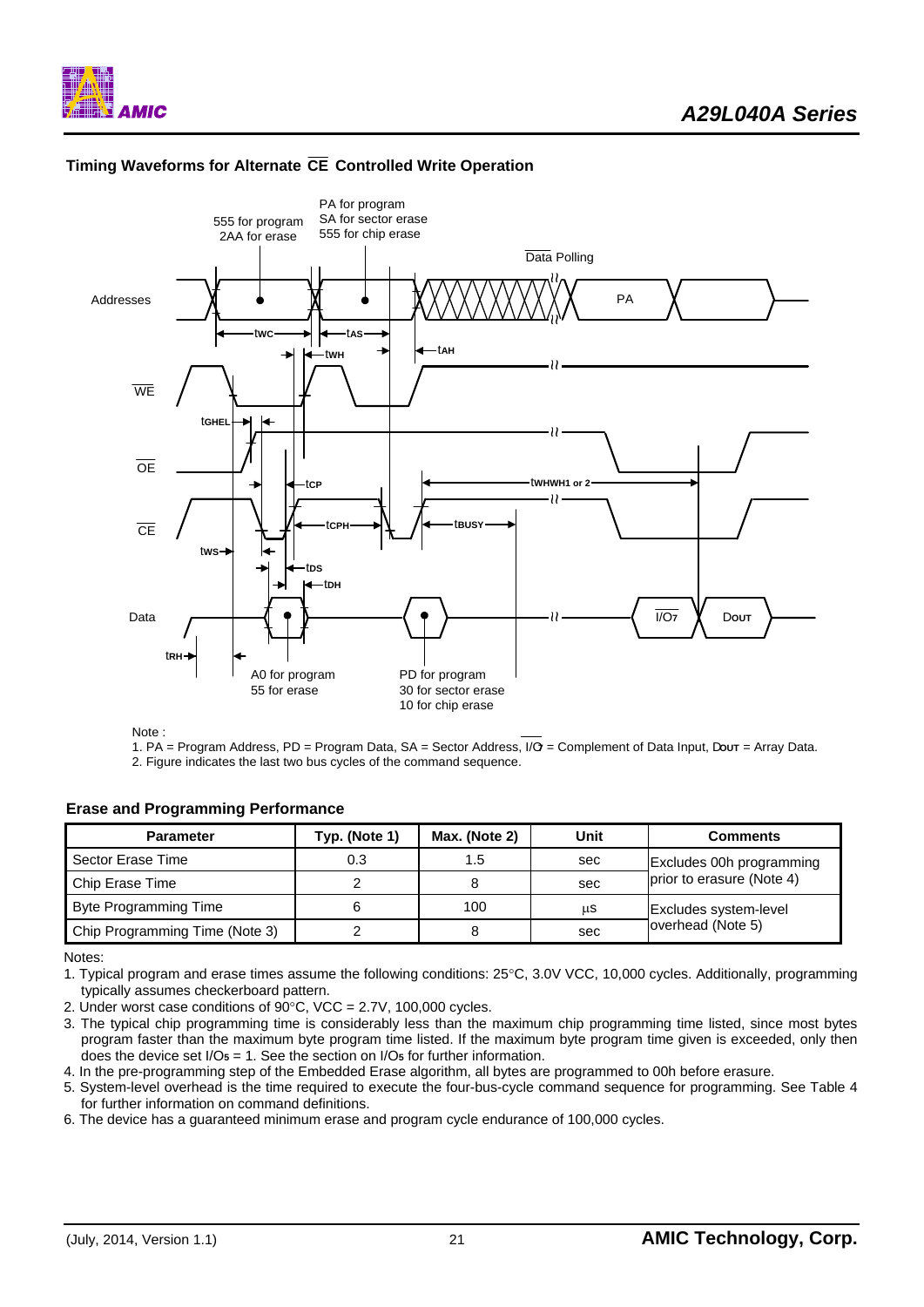

# **Test Conditions**

Test Specifications

| <b>Test Condition</b>                                   | -70         | Unit |  |
|---------------------------------------------------------|-------------|------|--|
| Output Load                                             | 1 TTL gate  |      |  |
| Output Load Capacitance, CL (including jig capacitance) | 30          | D۲   |  |
| Input Rise and Fall Times                               |             | ns   |  |
| Input Pulse Levels                                      | $0.0 - 3.0$ |      |  |
| Input timing measurement reference levels               | 1.5         |      |  |
| Output timing measurement reference levels              | 1.5         |      |  |

# **Test Setup**

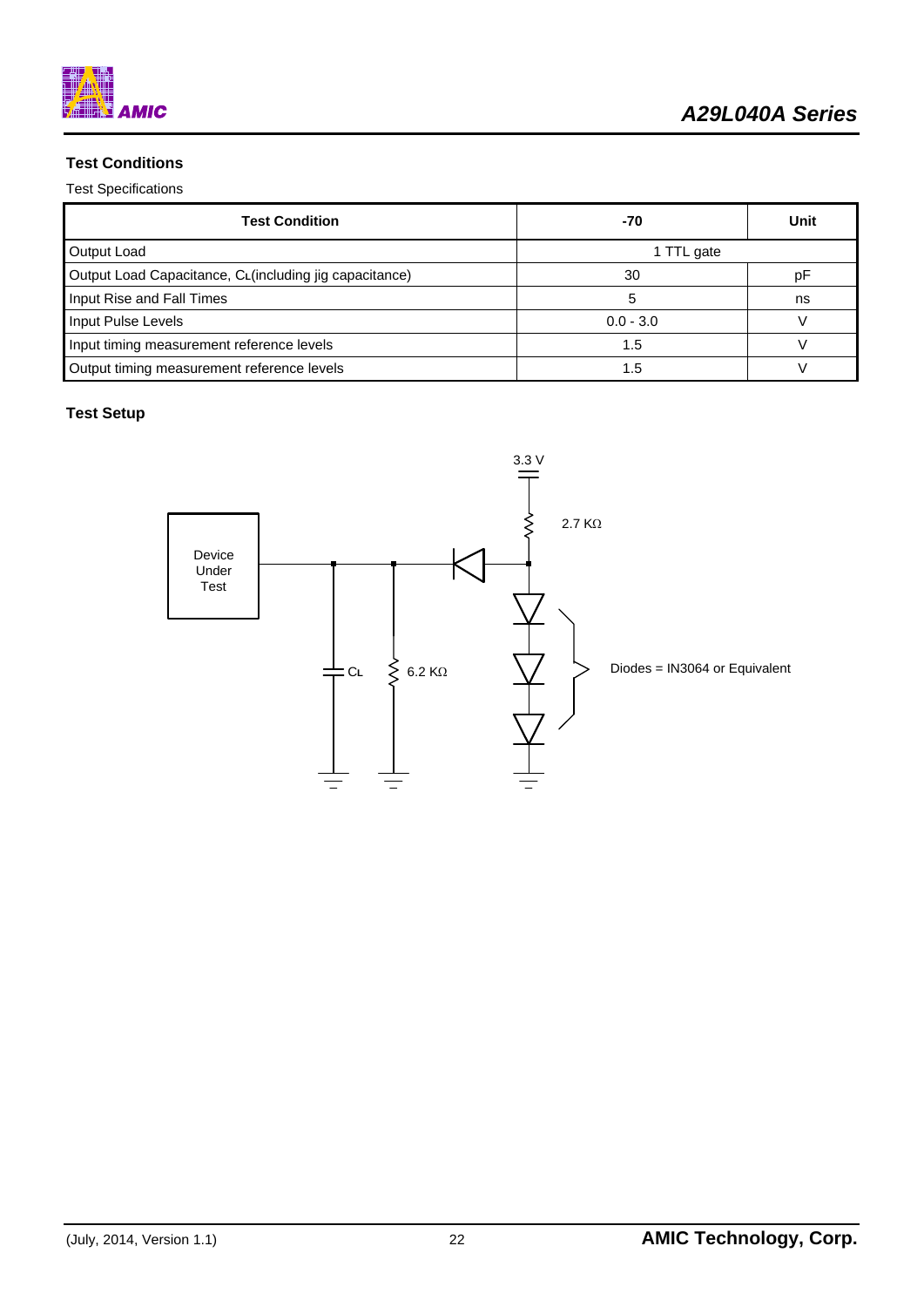

# **Latch-up Characteristics**

| <b>Description</b>                                | Min.    | Max.         |
|---------------------------------------------------|---------|--------------|
| Input Voltage with respect to VSS on all I/O pins | $-1.0V$ | $VCC + 1.0V$ |
| <b>VCC Current</b>                                | -100mA  | $+100mA$     |

Includes all pins except VCC. Test conditions: VCC = 3.3V, one pin at time.

## **TSOP Pin Capacitance**

| <b>Parameter Symbol</b> | <b>Parameter Description</b> | <b>Test Setup</b> | Typ. | Max. | Unit |
|-------------------------|------------------------------|-------------------|------|------|------|
| Сін                     | Input Capacitance            | $V$ in= $0$       | 6    | 7.5  | рF   |
| Соит                    | <b>Output Capacitance</b>    | $V$ out= $0$      | 8.5  | 12   | рF   |
| C <sub>IN2</sub>        | Control Pin Capacitance      |                   | 7.5  |      | рF   |

Notes:

1. Sampled, not 100% tested.

2. Test conditions T**A** = 25°C, f = 1.0MHz

## **PLCC Pin Capacitance**

| <b>Parameter Symbol</b> | <b>Parameter Description</b> | <b>Test Setup</b> | Typ. | Max. | Unit |
|-------------------------|------------------------------|-------------------|------|------|------|
| Сін                     | Input Capacitance            | Vin=0             | 4    | 6    | рF   |
| Соит                    | <b>Output Capacitance</b>    | $V$ out=0         |      | 12   | рF   |
| C <sub>IN2</sub>        | Control Pin Capacitance      | $V$ PP $=$ $0$    |      | 12   | рF   |

Notes:

1. Sampled, not 100% tested.

2. Test conditions T**A** = 25°C, f = 1.0MHz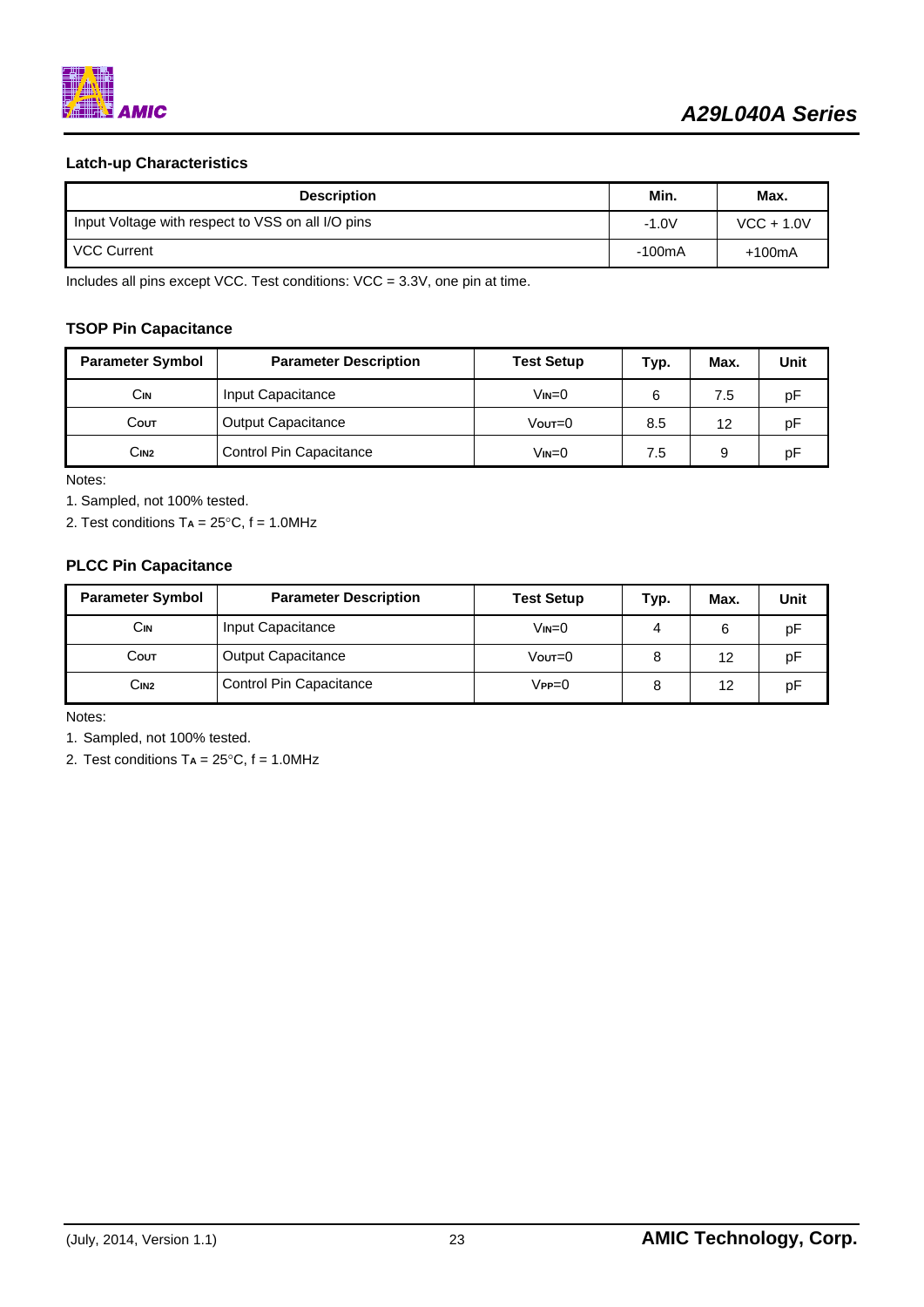

**Part Numbering Scheme** 



**\* Optional**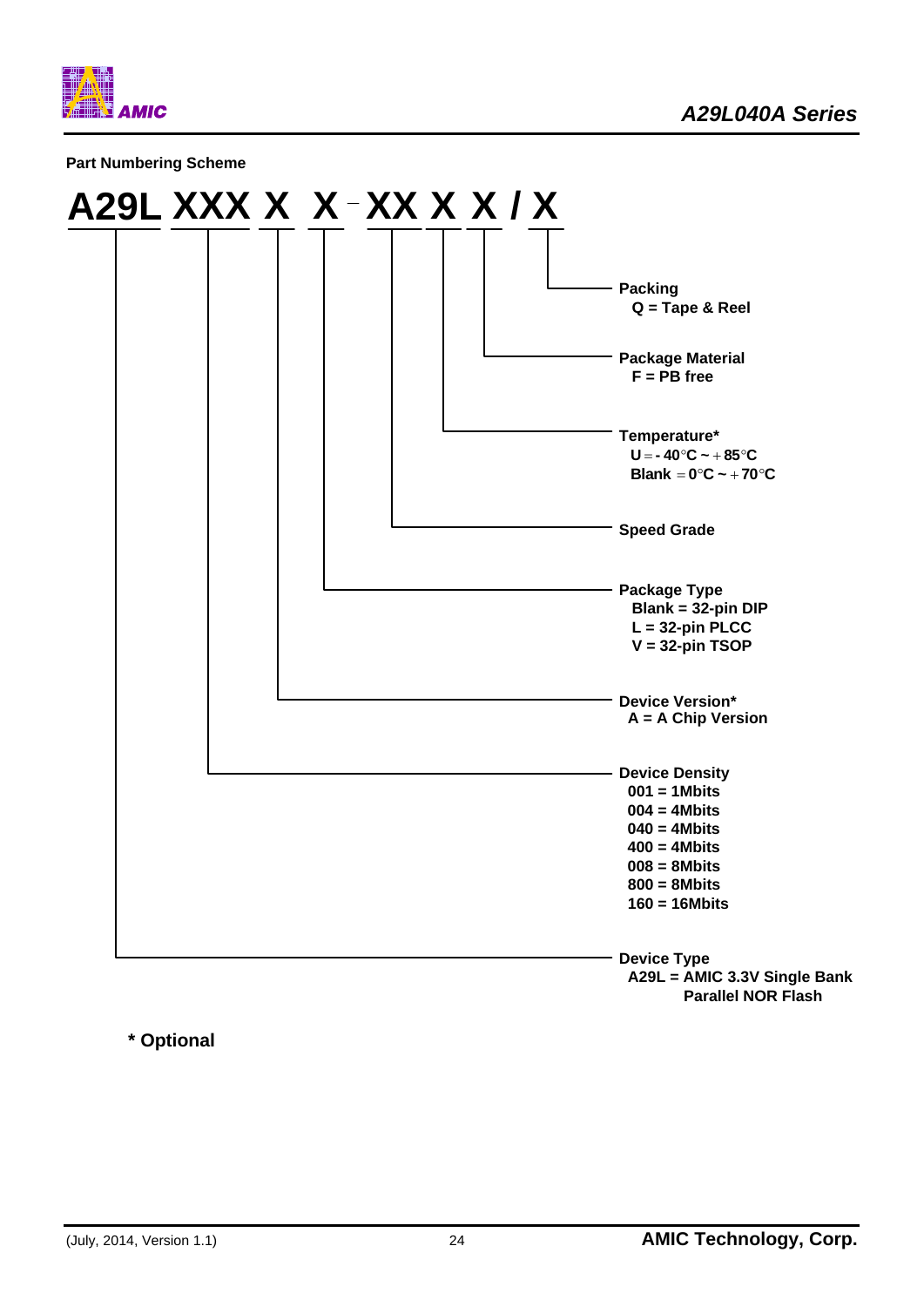

# **Ordering Information**

| Part No.       | <b>Access Time</b><br>(ns) | <b>Active Read</b><br>Current<br>Typ. (mA) | <b>Program/Erase</b><br><b>Current</b><br>Typ. (mA) | <b>Standby</b><br>Current<br>Typ. $(\mu A)$ | Package                             |                                     |
|----------------|----------------------------|--------------------------------------------|-----------------------------------------------------|---------------------------------------------|-------------------------------------|-------------------------------------|
| A29L040A-70F   |                            |                                            |                                                     |                                             | 32-pin Pb-Free DIP                  |                                     |
| A29L040A-70UF  |                            |                                            |                                                     |                                             | 32-pin Pb-Free DIP                  |                                     |
| A29L040AL-70F  |                            |                                            |                                                     |                                             | 32-pin Pb-Free PLCC                 |                                     |
| A29L040AL-70UF | 70                         | 15                                         | 30                                                  | 3                                           | 32-pin Pb-Free PLCC                 |                                     |
| A29L040AV-70F  |                            |                                            |                                                     |                                             |                                     | 32-pin Pb-Free TSOP<br>(8mm X 20mm) |
| A29L040AV-70UF |                            |                                            |                                                     |                                             | 32-pin Pb-Free TSOP<br>(8mm X 20mm) |                                     |

Note : -U is for industrial operating temperature range: -40°C to +85°C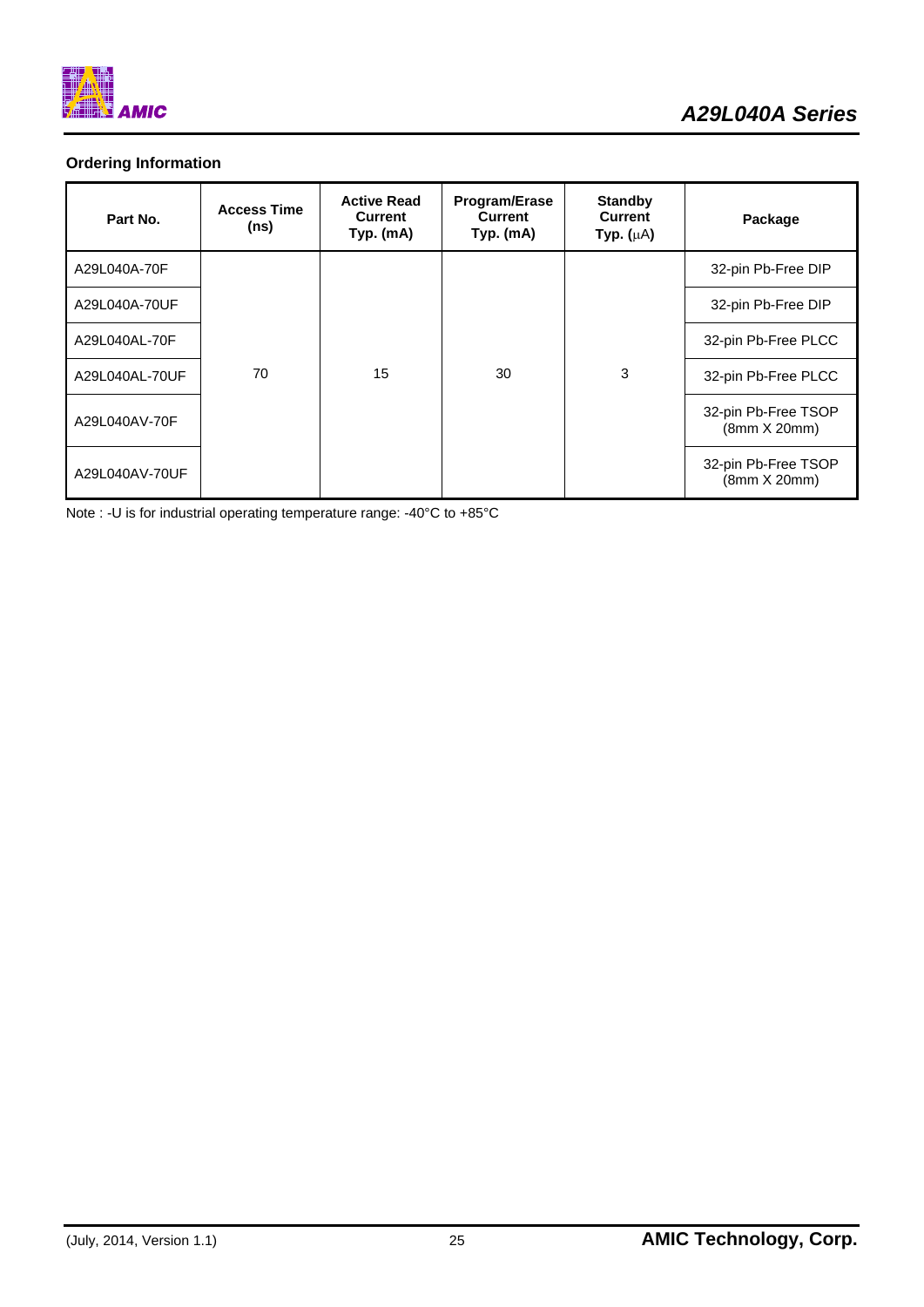

# **Package Information**

# **P-DIP 32L Outline Dimensions** unit: inches/mm



| Symbol         | <b>Dimensions in inches</b> |            |              | Dimensions in mm |            |              |
|----------------|-----------------------------|------------|--------------|------------------|------------|--------------|
|                | Min                         | <b>Nom</b> | Max          | Min              | <b>Nom</b> | Max          |
| A              |                             |            | 0.210        |                  |            | 5.334        |
| A1             | 0.015                       |            |              | 0.381            |            |              |
| A <sub>2</sub> | 0.149                       | 0.154      | 0.159        | 3.785            | 3.912      | 4.039        |
| В              |                             | 0.018      |              |                  | 0.457      |              |
| B <sub>1</sub> |                             | 0.050      |              |                  | 1.270      |              |
| С              |                             | 0.010      |              |                  | 0.254      |              |
| D              | 1.645                       | 1.650      | 1.655        | 41.783           | 41.91      | 42.037       |
| E              | 0.537                       | 0.542      | 0.547        | 13.64            | 13.767     | 13.894       |
| E <sub>1</sub> | 0.590                       | 0.600      | 0.610        | 14.986           | 15.240     | 15.494       |
| EA             | 0.630                       | 0.650      | 0.670        | 16.002           | 16.510     | 17.018       |
| $\mathbf{e}$   |                             | 0.100      |              |                  | 2.540      |              |
| L              | 0.120                       | 0.130      | 0.140        | 3.048            | 3.302      | 3.556        |
| $\theta$       | $0^{\circ}$                 |            | $15^{\circ}$ | $0^{\circ}$      |            | $15^{\circ}$ |

#### **Notes:**

1. The maximum value of dimension D includes end flash.

2. Dimension E does not include resin fins.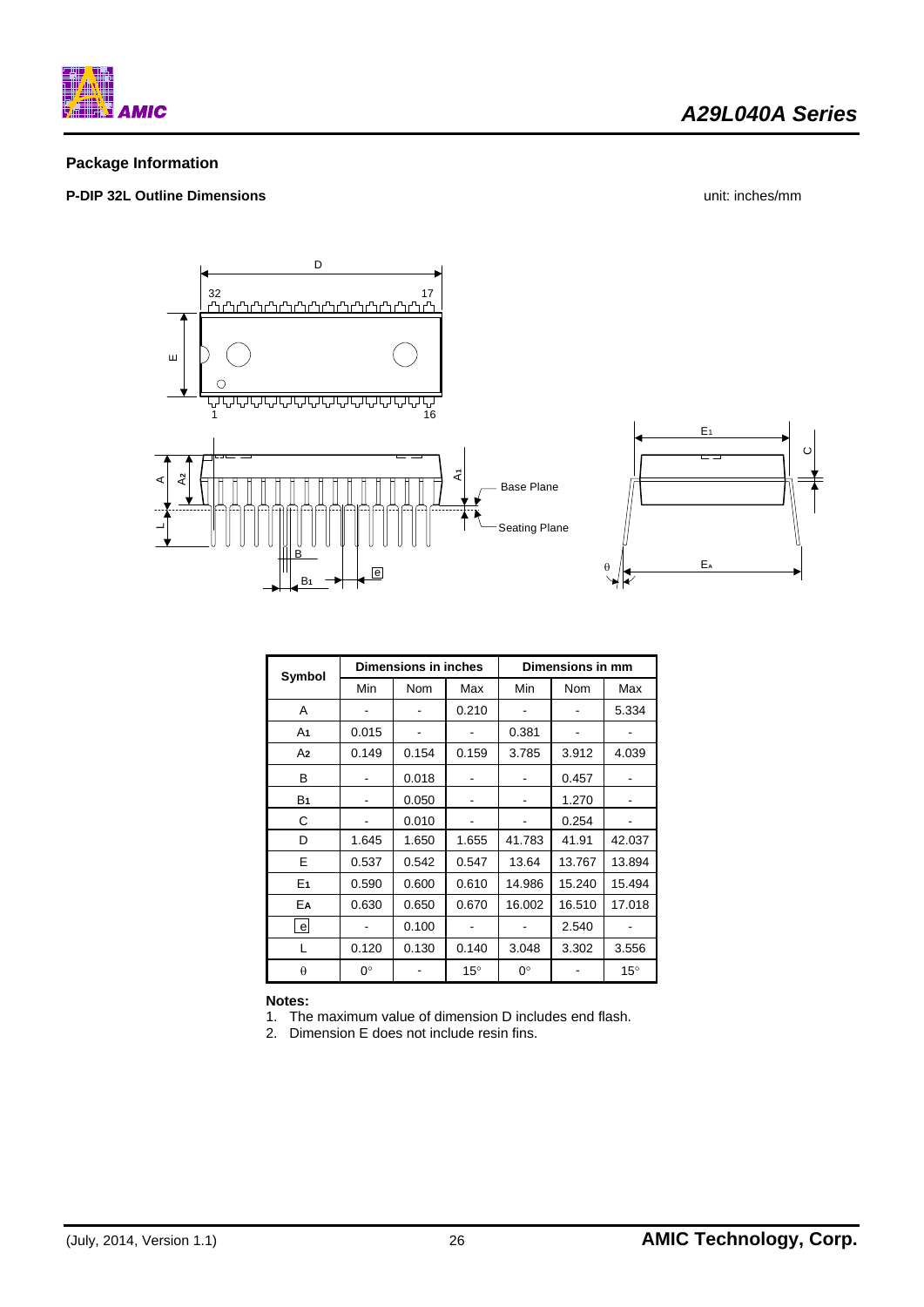

# **Package Information**

# **PLCC 32L Outline Dimension** unit: inches/mm

*A29L040A Series* 







|            | <b>Dimensions in inches</b> |            |              | Dimensions in mm |            |              |  |
|------------|-----------------------------|------------|--------------|------------------|------------|--------------|--|
| Symbol     | Min                         | <b>Nom</b> | Max          | Min              | <b>Nom</b> | Max          |  |
| A          |                             |            | 0.134        |                  |            | 3.40         |  |
| A1         | 0.0185                      |            |              | 0.47             |            |              |  |
| A2         | 0.105                       | 0.110      | 0.115        | 2.67             | 2.80       | 2.93         |  |
| b1         | 0.026                       | 0.028      | 0.032        | 0.66             | 0.71       | 0.81         |  |
| b          | 0.016                       | 0.018      | 0.021        | 0.41             | 0.46       | 0.54         |  |
| С          | 0.008                       | 0.010      | 0.014        | 0.20             | 0.254      | 0.35         |  |
| D          | 0.547                       | 0.550      | 0.553        | 13.89            | 13.97      | 14.05        |  |
| Е          | 0.447                       | 0.450      | 0.453        | 11.35            | 11.43      | 11.51        |  |
| $\epsilon$ | 0.044                       | 0.050      | 0.056        | 1.12             | 1.27       | 1.42         |  |
| Gр         | 0.490                       | 0.510      | 0.530        | 12.45            | 12.95      | 13.46        |  |
| GЕ         | 0.390                       | 0.410      | 0.430        | 9.91             | 10.41      | 10.92        |  |
| HD         | 0.585                       | 0.590      | 0.595        | 14.86            | 14.99      | 15.11        |  |
| HЕ         | 0.485                       | 0.490      | 0.495        | 12.32            | 12.45      | 12.57        |  |
| L          | 0.075                       | 0.090      | 0.095        | 1.91             | 2.29       | 2.41         |  |
| у          |                             |            | 0.003        |                  |            | 0.075        |  |
| θ          | 0°                          |            | $10^{\circ}$ | 0°               |            | $10^{\circ}$ |  |

**Notes:** 

1. Dimensions D and E do not include resin fins.

2. Dimensions G**D** & G**<sup>E</sup>** are for PC Board surface mount pad pitch design reference only.